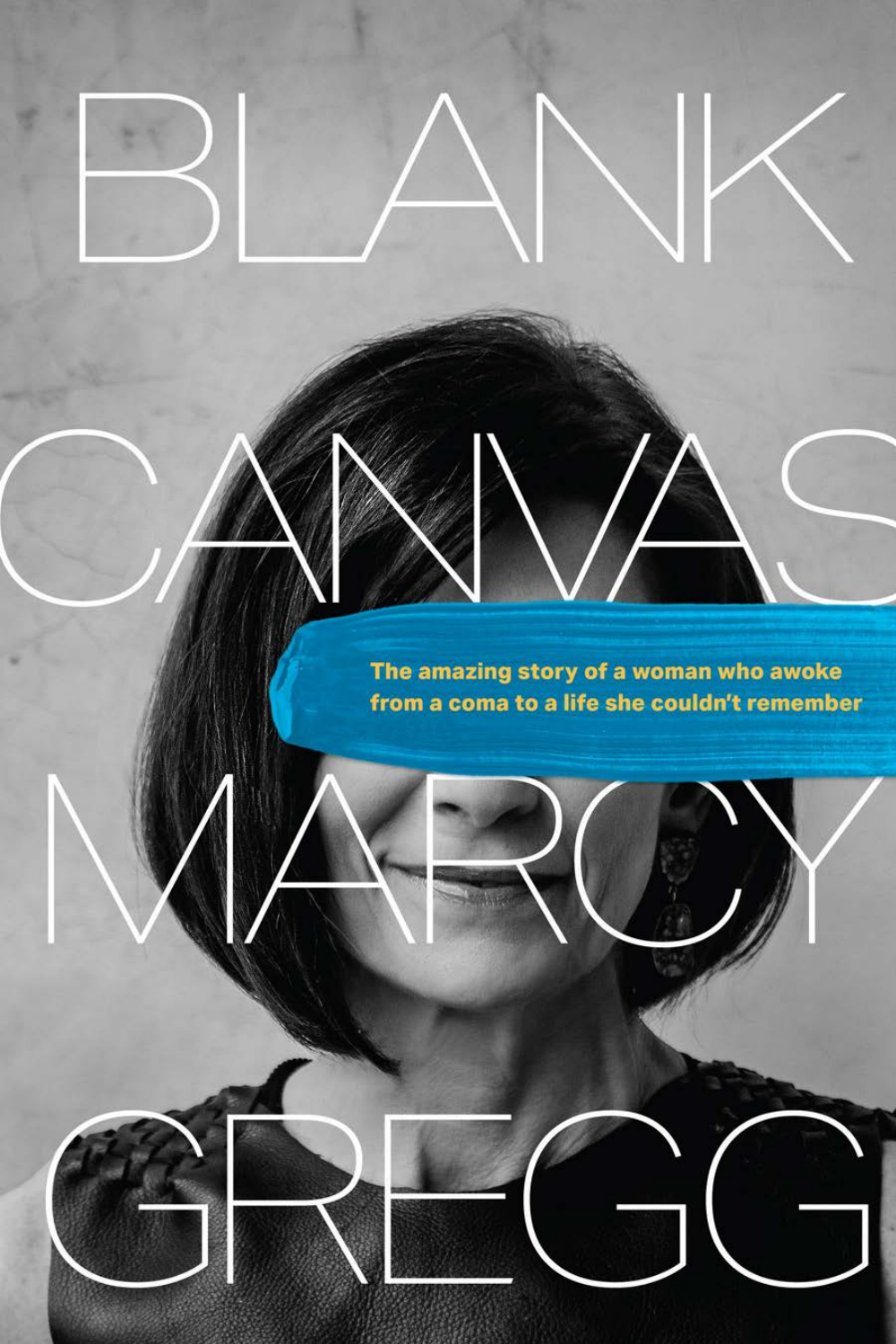**BLANK CANVAS**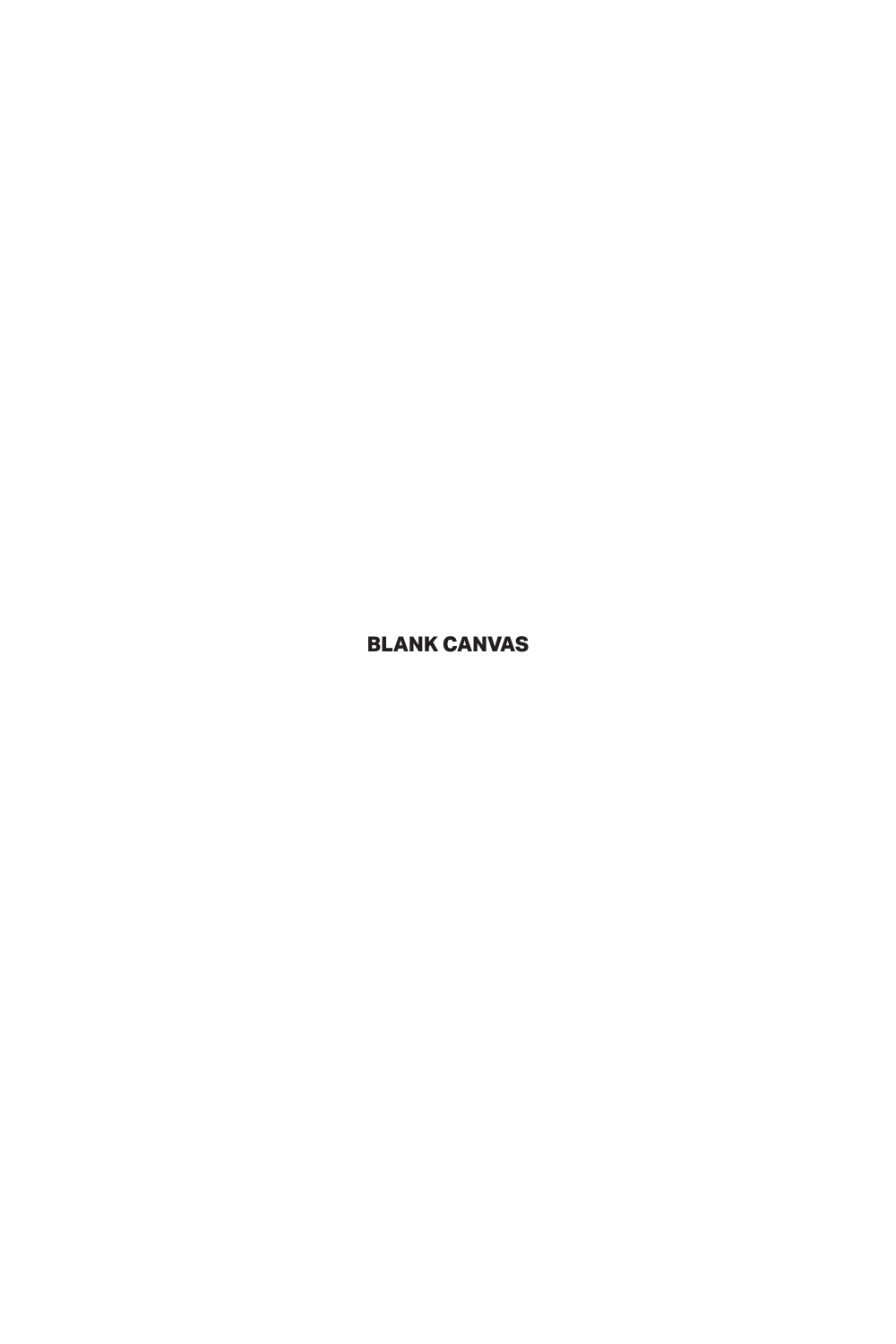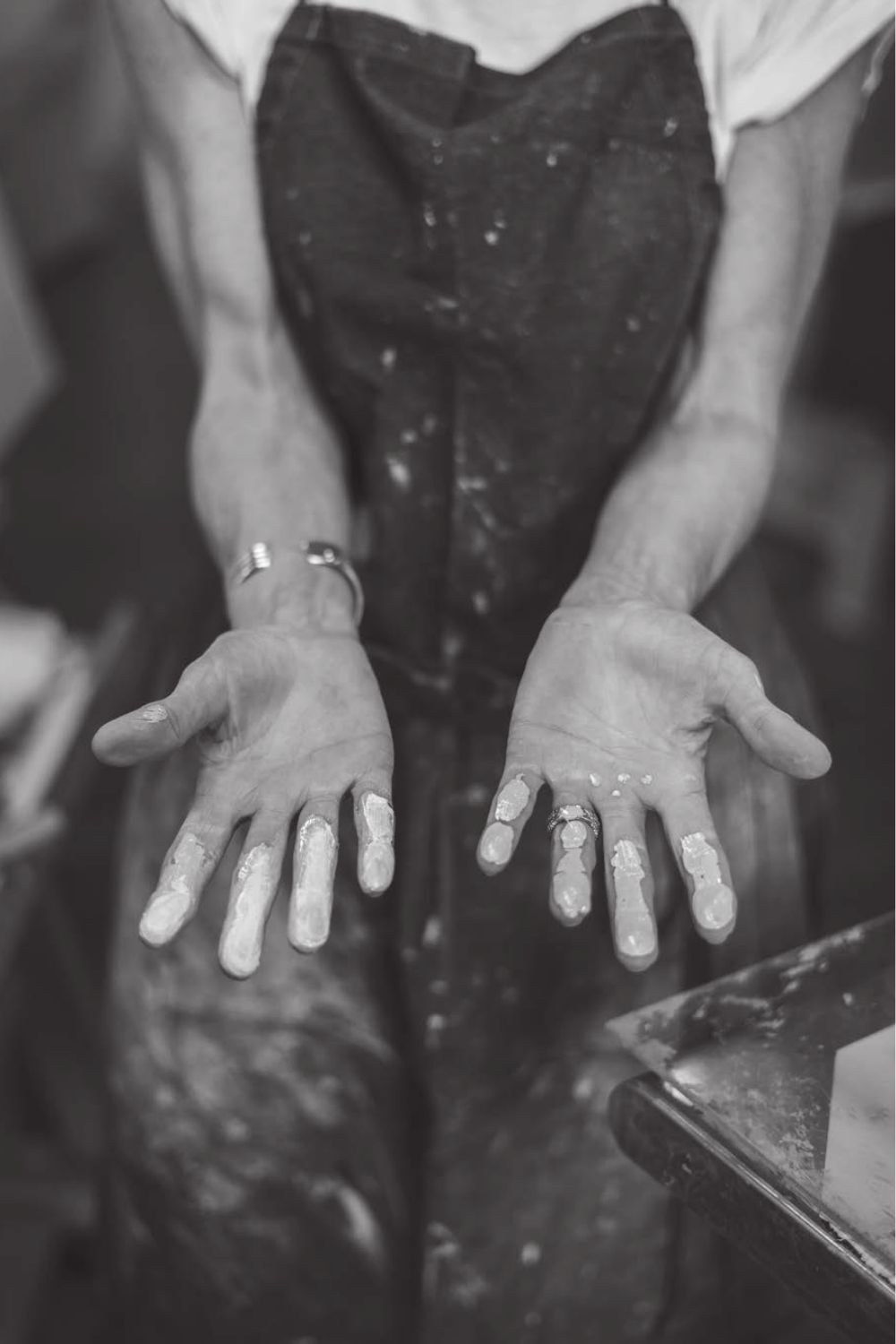

### **THE AMAZING STORY OF A WOMAN**



### WHO AWOKE FROM A COMA TO A LIFE



### **SHE COULDN'T REMEMBER**



TYNDALE MOMENTUM®

 $\boldsymbol{A}$  Tyndale nonfiction imprint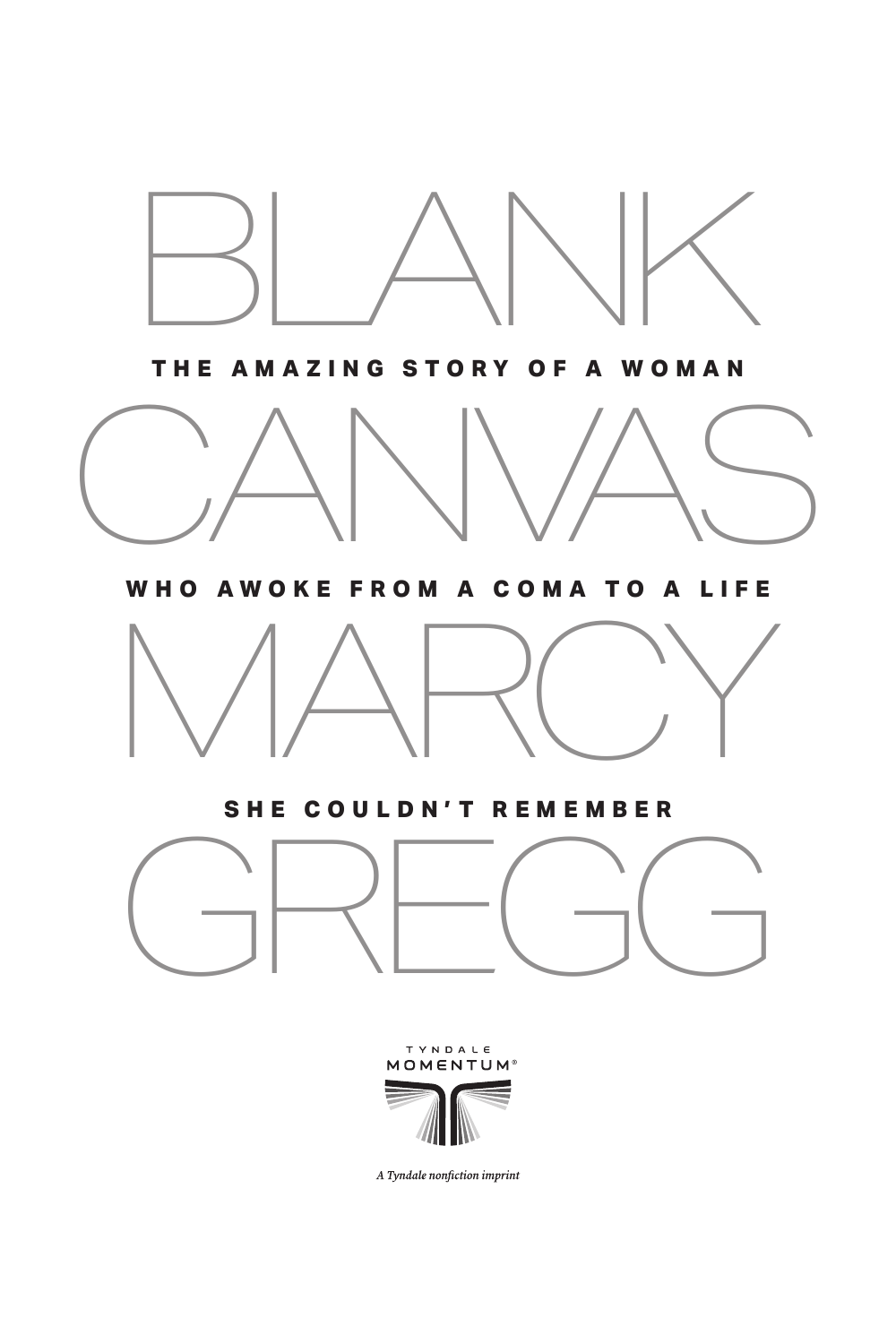Visit Tyndale online at tyndale.com.

Visit Tyndale Momentum online at tyndalemomentum.com.

Visit the author's website at marcygreggart.com.

*Tyndale*, Tyndale's quill logo, *Tyndale Momentum*, and the Tyndale Momentum logo are registered trademarks of Tyndale House Ministries. Tyndale Momentum is a nonfiction imprint of Tyndale House Publishers, Carol Stream, Illinois.

*Blank Canvas: The Amazing Story of a Woman Who Awoke from a Coma to a Life She Couldn't Remember* 

Copyright © 2022 by Marcy Gregg. All rights reserved.

Cover photograph of Marcy Gregg copyright © Robert W. Larsen. All rights reserved.

Cover photograph of paint stroke copyright © Yevgen Romanenko/Getty Images. All rights reserved.

Interior photograph of flowers in front of wall by Mona Eendra on Unsplash.

Interior photographs are the property of their respective copyright holders and used with permission. Daughter's wedding © Amy Weison Photography; Expressions of Joy gallery show © 2015 Michael Hernandez/Capture Happy; family portrait © Jessica Shumaker/JessicaSchuPhotography.com; Marcy working in studio © 2019 Robbie Larsen Photography; wall by Mona Eendra on Unsplash; all other images are from the author's personal collection.

Author photo copyright © 2021 by Richard Israel Photography. All rights reserved.

Designed by Dean H. Renninger

Edited by Deborah King

The author gratefully acknowledges Katelyn Beaty for her role in shaping this manuscript.

Published in association with the literary agency of Punchline Agency LLC.

Unless otherwise indicated, all Scripture quotations are taken from the (NASB®) New American Standard Bible,® copyright © 1960, 1971, 1977, 1995, 2020 by The Lockman Foundation. Used by permission. All rights reserved. www.lockman.org.

Scripture quotations marked NIV are taken from the Holy Bible, *New International Version*, ® *NIV*. ® Copyright © 1973, 1978, 1984, 2011 by Biblica, Inc.® Used by permission. All rights reserved worldwide.

Scripture quotations marked AMPC are taken from the Amplified Bible,® copyright © 1954, 1958, 1962, 1964, 1965, 1987 by The Lockman Foundation. Used by permission. www.Lockman.org.

For information about special discounts for bulk purchases, please contact Tyndale House Publishers at csresponse@tyndale.com, or call 1-855-277-9400.

#### **Library of Congress Cataloging-in-Publication Data**

A catalog record for this book is available from the Library of Congress.

ISBN 978-1-4964-5037-1

Printed in the United States of America

28 27 26 25 24 23 22 7 6 5 4 3 2 1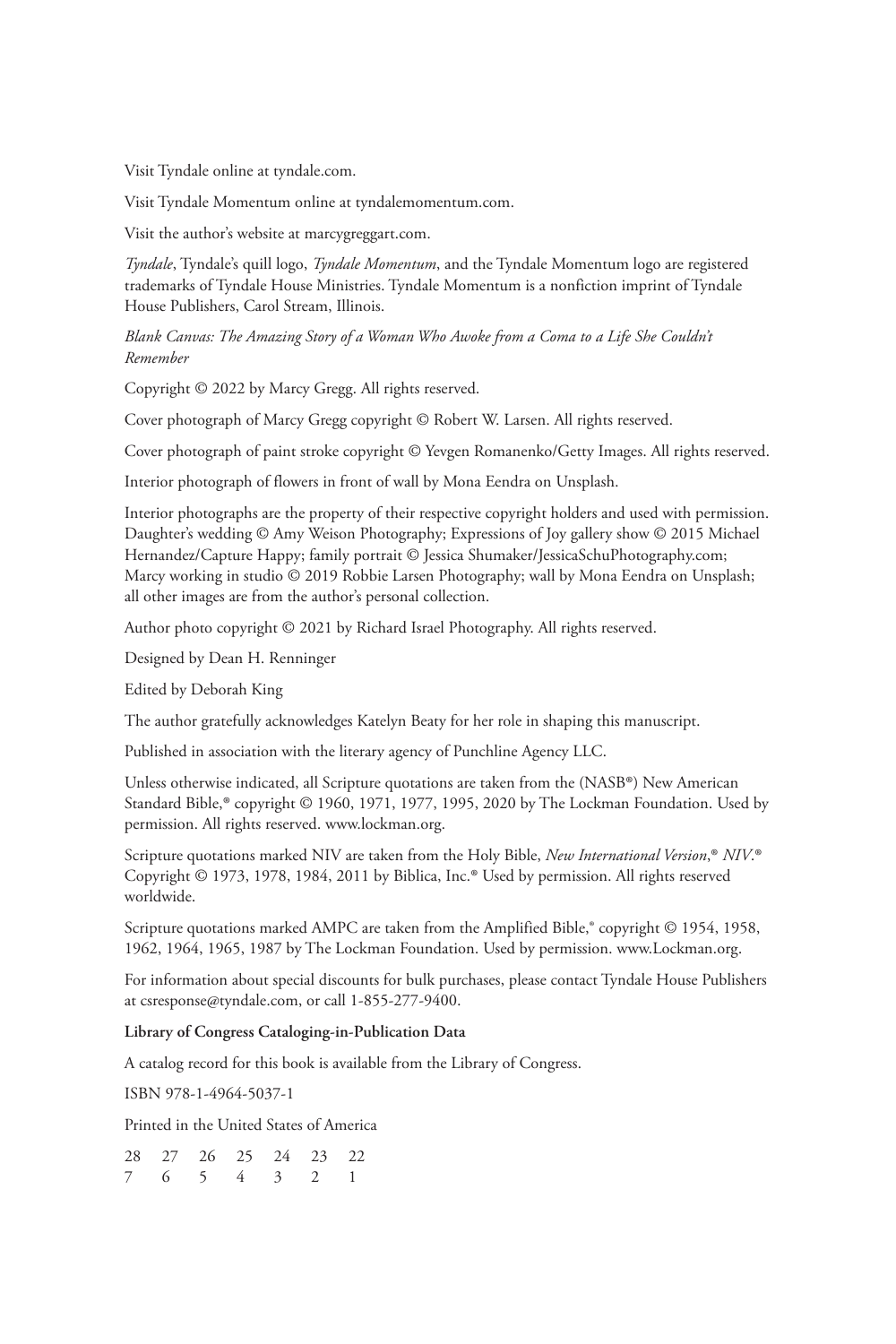# **CONTENTS**

 [Foreword](#page-7-0) *ix* [Prologue](#page-9-0) *xi*

### PART 1: [FACES I ONCE KNEW](#page-17-0)

- 1. [Out of Focus](#page-19-0) *3*
- 2. Comfort and Confusion *11*
- 3. A Mother of Three *19*
- 4. A Song from Heaven *27*
- 5. The Face in the Mirror *35*
- 6. The Gift of Intuition *47*
- 7. Anxious for Home *59*
- 8. Auditions for Life *67*

### PART 2: THE SCENT OF MEMORY

- 9. A Persuasion of Perfume *75*
- 10. A Providential Neighbor *83*
- 11. Off Course *95*
- 12. Turning Up the Heat *105*
- 13. A Beach Getaway *113*
- 14. A Breath of Hope *117*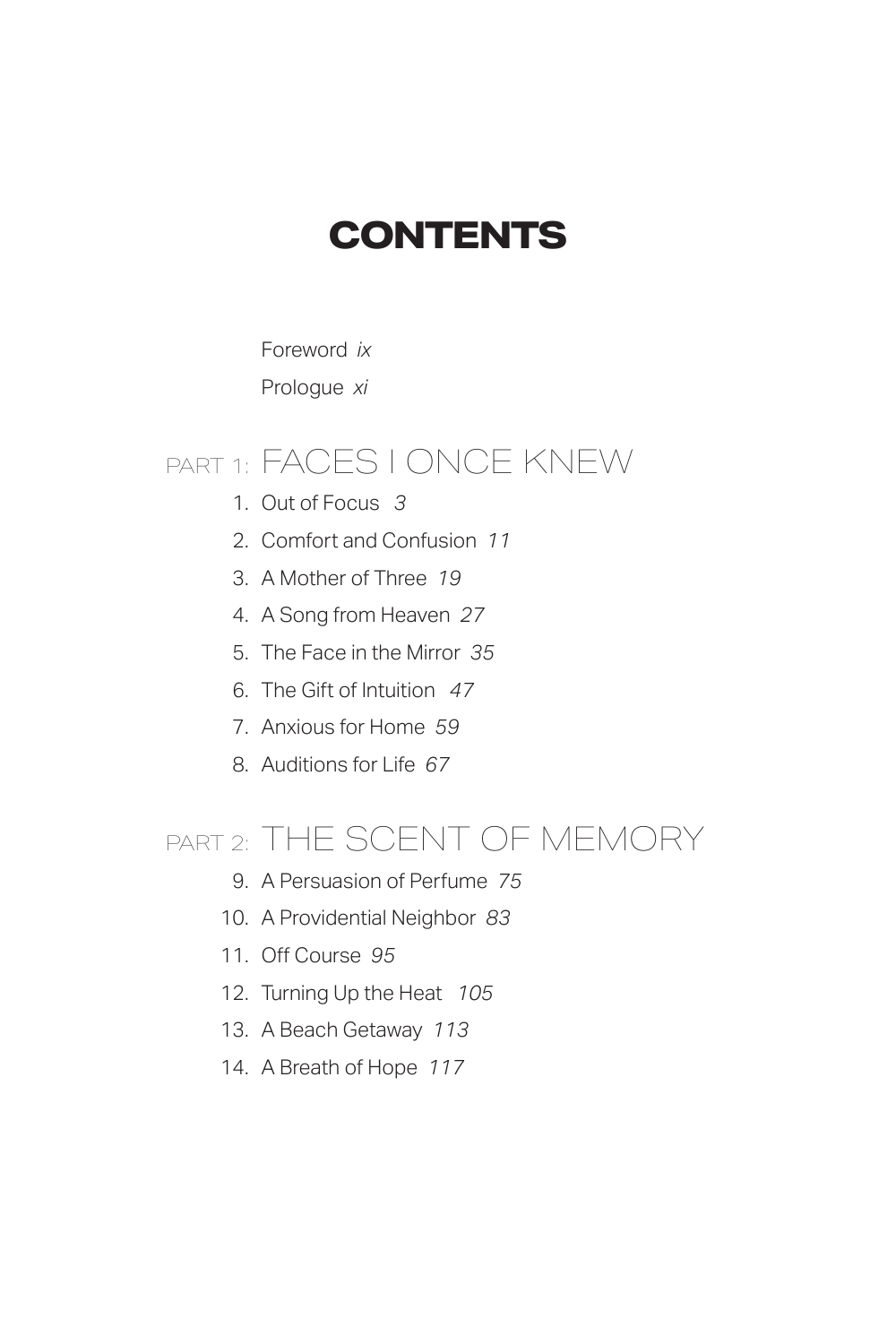### PART 3: DRINKING TO FORGET

- 15. Just Getting Through the Day *127*
- 16. Christmas Cards *137*
- 17. The Dinner Party *141*
- 18. Grieving in a Bottle *149*
- 19. Manageable *155*
- 20. What Lies Ahead *163*

### PART 4: THE PAINTING UNDERNEATH

- 21. Seeing with New Eyes *169*
- 22. A Passion Renewed *175*
- 23. Worlds of Color *183*
- 24. Space to Grow *193*
- 25. Layers of Meaning *201*

 Epilogue *209* Postscript *213* Afterword *221* [Author's Note](#page-26-0) *225* Acknowledgments *227* About the Author *231*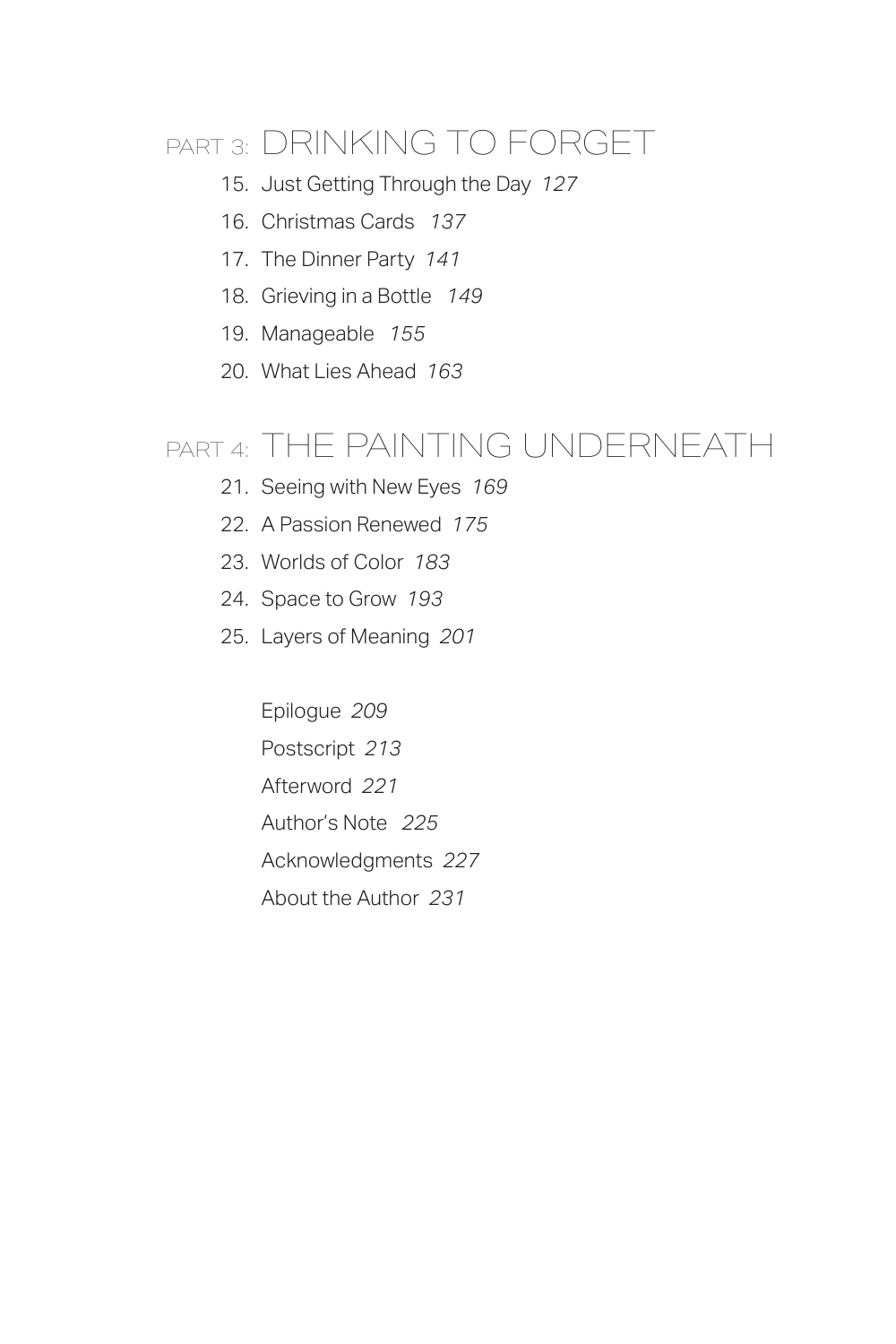## <span id="page-7-0"></span>**FOREWORD**

I haven't met Marcy yet, but after reading the pages of this book, I can imagine what our first coffee date together will be like. I can see her sitting across from me, telling me this story (the one you're holding in your hands right now), and pointing out the faithfulness of God woven throughout—like intricate golden threads that hold it all together. I can imagine her selflessness and her bravery. I can imagine the ways she'd push me to keep going on a day when I feel like giving up.

That's what it will feel like as you sit down to read this compelling, can't-put-down story about the sacredness of second chances: as if you're having a coffee date with a new-yet-trusted friend.

We talk about those second chances all the time, but it's rare that a story so beautifully illustrates what it looks like to bank on them day after day, hour by hour, moment to moment. Marcy lives in the second chance, and she inspires her readers to step in fully to the life that is waiting for them.

In our culture today, it is far too easy to check out of our own lives and lose ourselves in the lives of people we don't know. It has never been more tempting to numb ourselves by becoming a spectator of other people's stories, or to allow our own pain to define us for the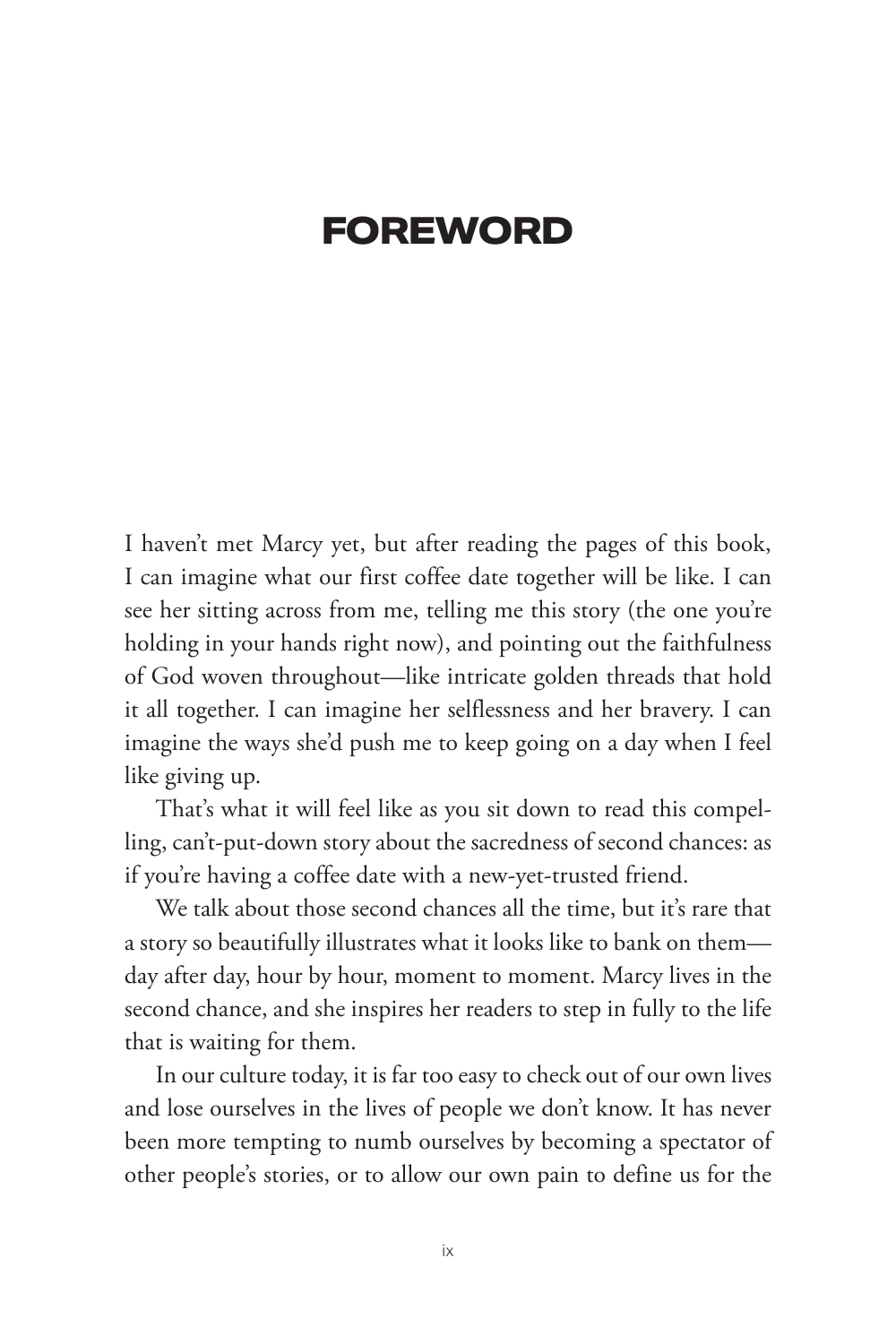long haul. But that's not the answer, Marcy reminds us. If you're feeling tired and just wanting to check out, these pages will give you a better route to take.

This is the kind of book that will remind you how the Lord's mercy is new each morning. It's a book that will call you to awake from slumber and look around at your one life to ask some hard questions: *How can I be present within this day? Regardless of my past, how can I show up to build into my future?*

Marcy doesn't claim to have all the answers, and that's honestly one of the most refreshing elements of her storytelling. Throughout the pages of this book, she clings to God, prays honest prayers, and finds the strength each day to keep showing up. She's always pointing to something bigger than herself, and that's the takeaway you'll find yourself wanting to pocket again and again. She takes the blank canvas given to her—as we all must—and she simply decides to paint a life upon it that is a vibrant reflection of his glory.

I pray the words on these pages will serve as a fresh cloak of inspiration draped over your tired spirit. I pray they will show you that God is present in the hard, and he's sovereign in the storms. More than anything, I pray this story will shake you awake to the life you have right in front of you. That instead of choosing to check out, you will start to ask yourself: what would it look like to relentlessly check *in* to my life? To show up and claim it, despite not knowing what the future holds?

You have a blank canvas sitting right in front of you. It might be time to do something with it.

> *Hannah Brencher author of* Fighting Forward *and* Come Matter Here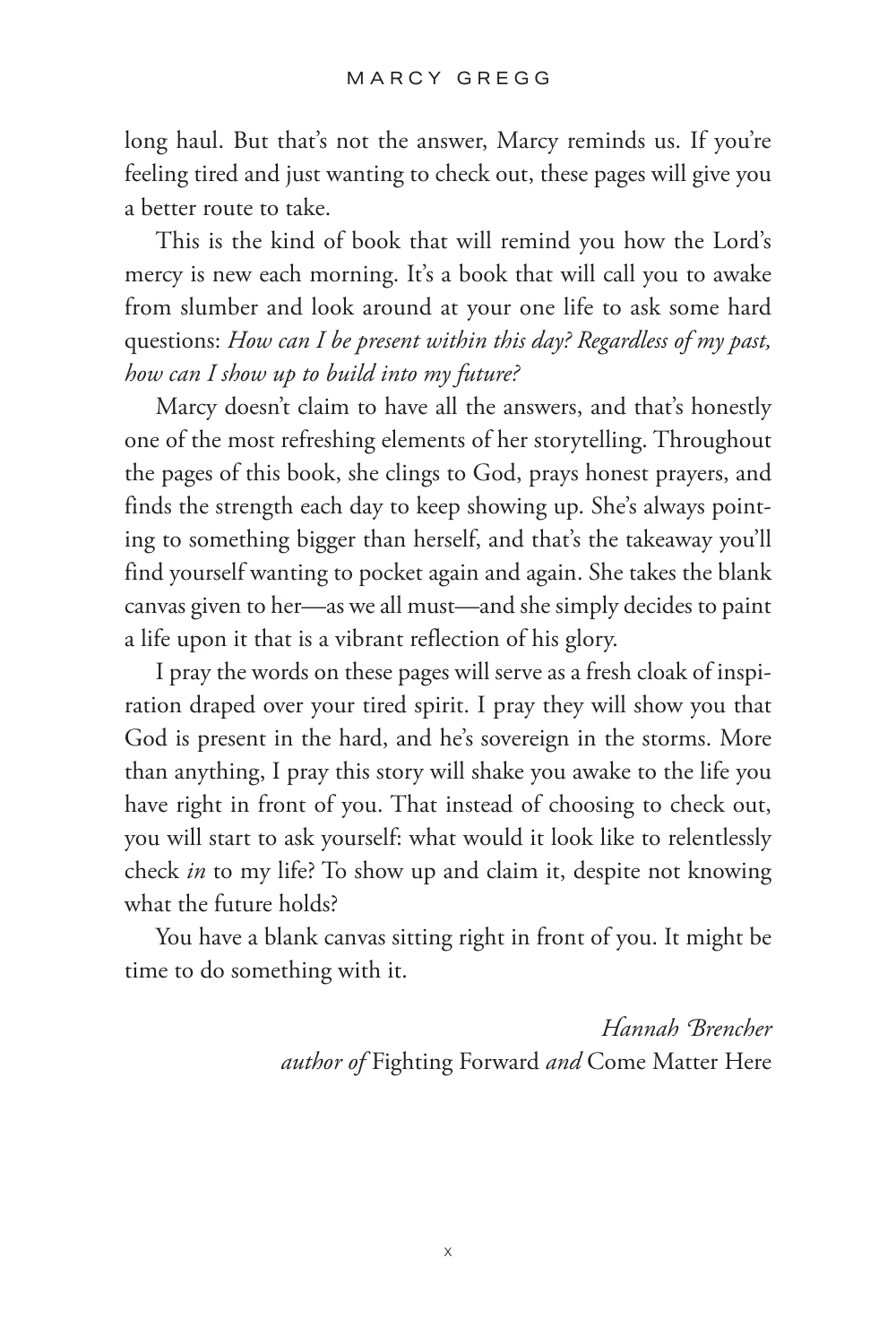# <span id="page-9-0"></span>**PROLOGUE**

#### **SEPTEMBER 17, 2015**

I gazed around the gallery in sheer wonderment. The gray skies and gentle patter of raindrops against the windows stood in stark contrast to the warm, welcoming lights of the hall, its pristine white walls blanketed in large canvases generously layered with oil paint in various hues, some vibrantly contrasted, others subtle and ethereal—but all purposefully mixed and chosen to accomplish the final composition. The click of my heels against the dark concrete floor echoed throughout the empty space as I slowly took in each of the brightly colored works of art—*my art*.

In less than an hour, the gallery would be filled with the familiar faces of family and friends, all gathering to celebrate my first solo show: *Expressions of Joy*.

*What a perfect name*, I mused, picking up one of the beautifully printed cards the gallery had created for tonight's reception—thirtyfive exact miniatures of the bright, expansive canvases that graced the walls—more than a year of passion, dedication, and inspiration captured in pigment and oil.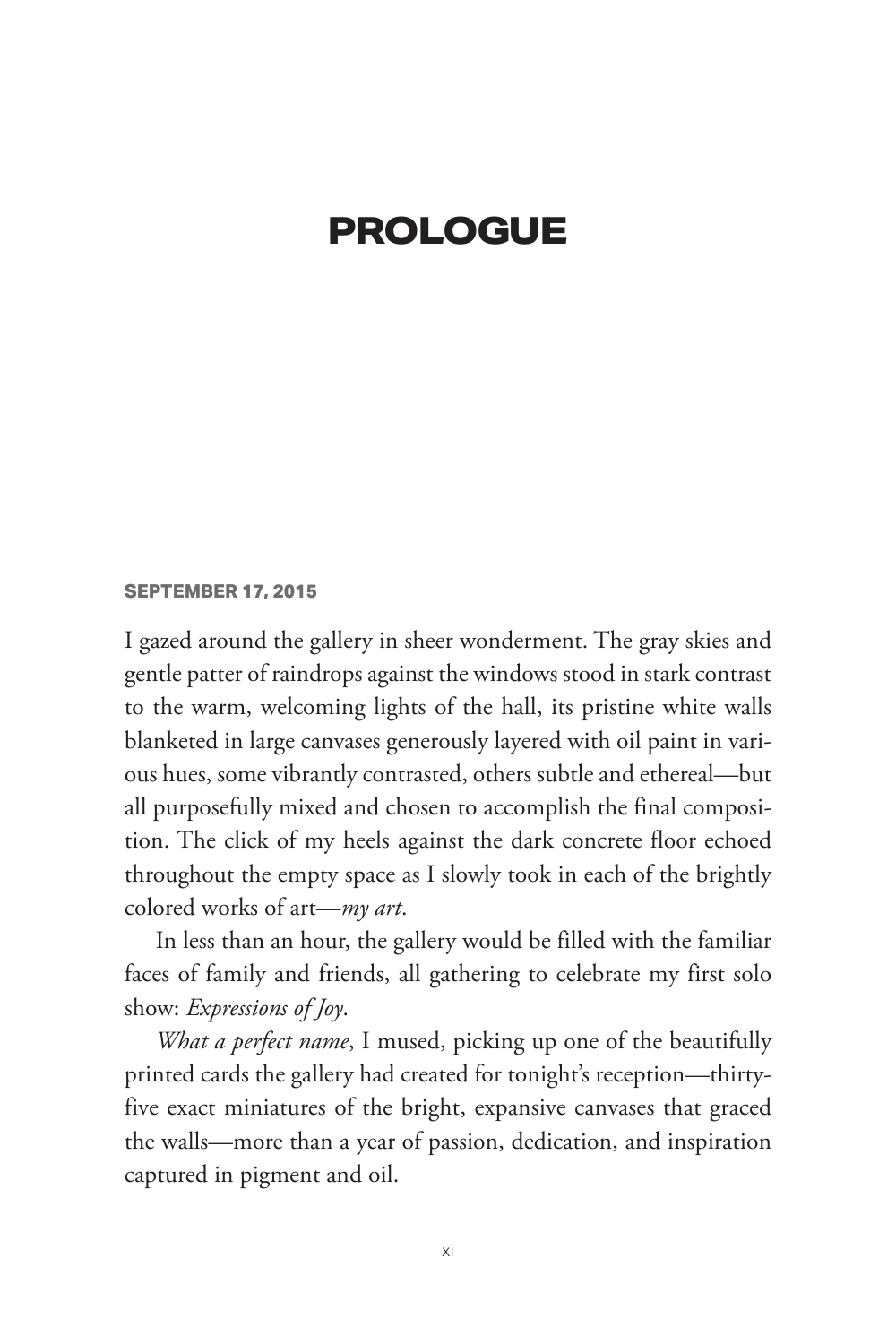I took a deep breath and smiled. It was one of the happiest moments I'd experienced, building on the many joy-filled hours I'd spent in the studio, bringing this show to life—the crisp, slightly citrusy scent of linseed oil permeating the air, light pouring in through the windows, the soft, cushiony feel of the Berber fibers beneath my bare feet, my hands and apron flecked with various hues of yellow, blue, orange, red, and green. I never felt more alive than I did when I was painting. It was almost like a form of worship—a beautiful, pure, spontaneous *expression of joy*.

I made my way to the center of the gallery, where my favorite piece was prominently displayed—a massive 72 x 48 in. abstract called *Lost and Found*. I walked up to the canvas, reached out my hand, and gently traced one of the delicate ridges left behind by the palette knife, my lips curving into a smile at the hidden message that lay beneath the thick layers of golden ochre and titanium white, contrasted by faint hues of cerulean blue. Most striking of all was the not-so-subtle pop of deep crimson carefully placed to grab your eye. It was the heartbeat of the piece, bringing life to all the other colors.

My eyes traveled across the canvas to the description of my work, just to the right of the painting:

Marcy Gregg's paintings are multifaceted explorations of the intrinsic beauty of form and color and the inherent properties of her chosen medium, fine oil paints. Gregg's creative compositions, whether representational or abstract, reflect her love of color and texture. Frequently she builds layer upon layer of paint to create a thick application that is then finished by the use of a palette knife.

I closed my eyes in the church-like silence, my heart filled with gratitude. *God . . . you did this. Thank you.* Thunder rolled in the distance. *Now, if you could do something about this weather . . .*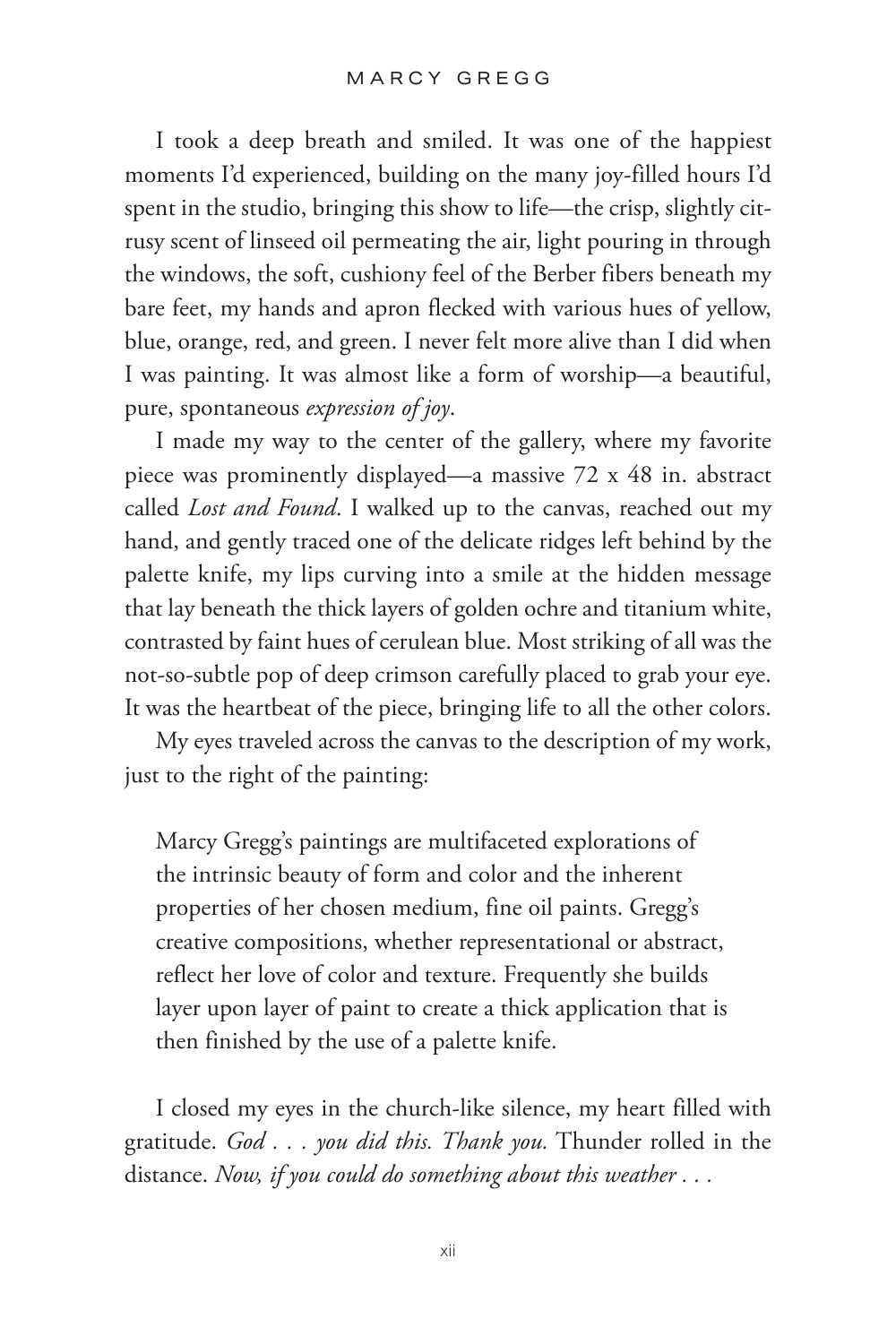"Marcy!"

I quickly spun around to see Anne Neilson, the owner of the gallery, approaching. Anne and I had met in a Bible study, and our mutual passion for art resulted in an almost instant friendship. Anne had received national acclaim for her oil paintings of angels, and she donated a portion of the proceeds from each of her sales to charitable causes, which I loved. Her book had recently been featured on the *Today* show, after Kathie Lee Gifford used one of Anne's angel paintings on her personal Christmas card. She had seen some of my work in a local fundraiser, and when I told her about my somewhat unorthodox underpainting and layering technique, she invited me to join her gallery in the trendy South End neighborhood in downtown Charlotte. And her timing could not have been more perfect because I had recently left my first Charlotte gallery and was now unrepresented and available.

When Anne offered to host a solo show on my behalf, I was both honored and slightly petrified. It was one thing to have strangers view my work online or at a charity event, but it was another thing entirely to have friends and family admiring it up close, which might have explained the goose bumps that had suddenly appeared on my bare arms.

"So . . ." Anne smiled brightly. "Are you ready?"

I took a deep breath. "I think so." I glanced around the room one more time. "Everything looks so beautiful. Thank you, Anne. And these . . ." I held up one of the cards she had printed. "These are amazing!"

"Oh, you're so welcome, Marcy," she said, rubbing the goose bumps from my arms. "Come on." She grabbed my hand and led me toward the reception area. "People will be arriving soon."

Sure enough, as soon as we got there, Christine, our longtime nanny and housekeeper, burst through the door, umbrella first.

"Tinie! I can't believe you came!" I could already feel the tears starting to form. This was going to be a long but beautiful evening.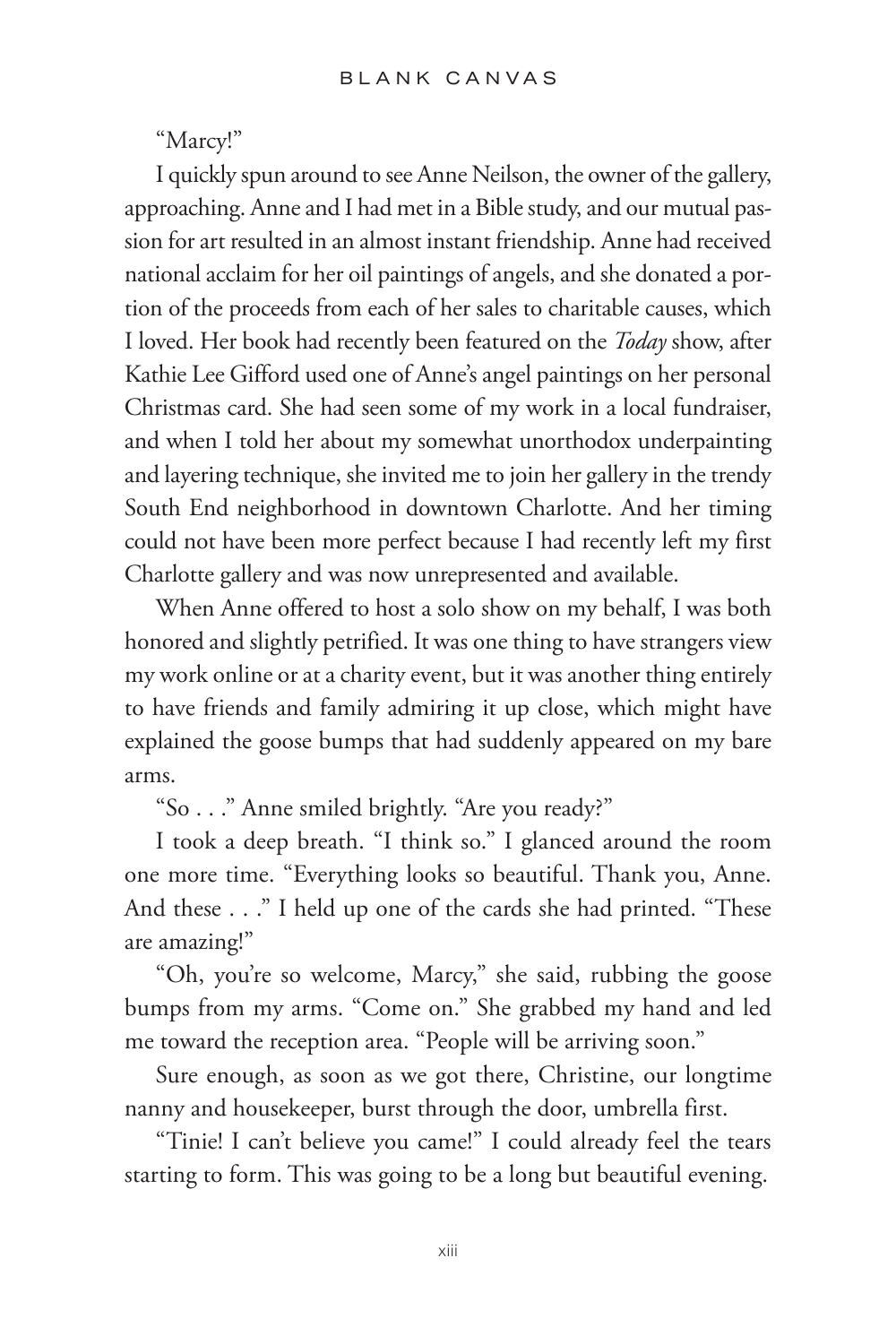"Are you kidding? I wouldn't miss this for the world!" She beamed, pulling me into a huge hug. Then she stepped back and scanned the room. "Where are Dev and the kids?"

"Oh, they'll be here," I assured her. "Dev is bringing Conner and Callie, and Casen's flying in from Dallas. His plane should be landing any minute," I said, glancing up at the clock. "Can I give you a personal tour?"

"You may!" She smiled back.

"You two go ahead," Anne said. "I'll let you know when the others arrive."

Truth be told, I was grateful Tinie had arrived early. Having her there helped calm my nerves. She just had that effect. She had been a good friend and trusted confidante since the boys were little, before we even had Callie. I couldn't imagine what my life would have looked like without her.

I was just showing Tinie one of my favorite paintings, a large 60 x 60 in. abstract with splashes of deep yellow ochre peeking out from layers of grays and delicate ivories, with faint lines forming a subtle cross, titled *Called by Love*, when Anne poked her head around the corner.

"Marcy, Dev just pulled up."

"Don't worry about me," Tinie said, waving me off. "Go!"

I arrived just in time to find Dev, holding the gallery door open with one arm, and his blazer over his head with the other, leaving just enough space for our son Conner, our daughter, Callie, and her boyfriend, Joseph, to rush in from the rain.

"Callie, you should have a coat on!" I brushed a stray wisp of blonde hair from her eyes.

"I'm fine, Mom," she assured me. "It's not cold out—just wet."

She did look beautiful in flowing black slacks and a bright orange sleeveless top that showed off her tanned shoulders. And Conner looked so handsome in his dress khakis and blue blazer. Not surprisingly, neither he nor Dev had bothered with a tie.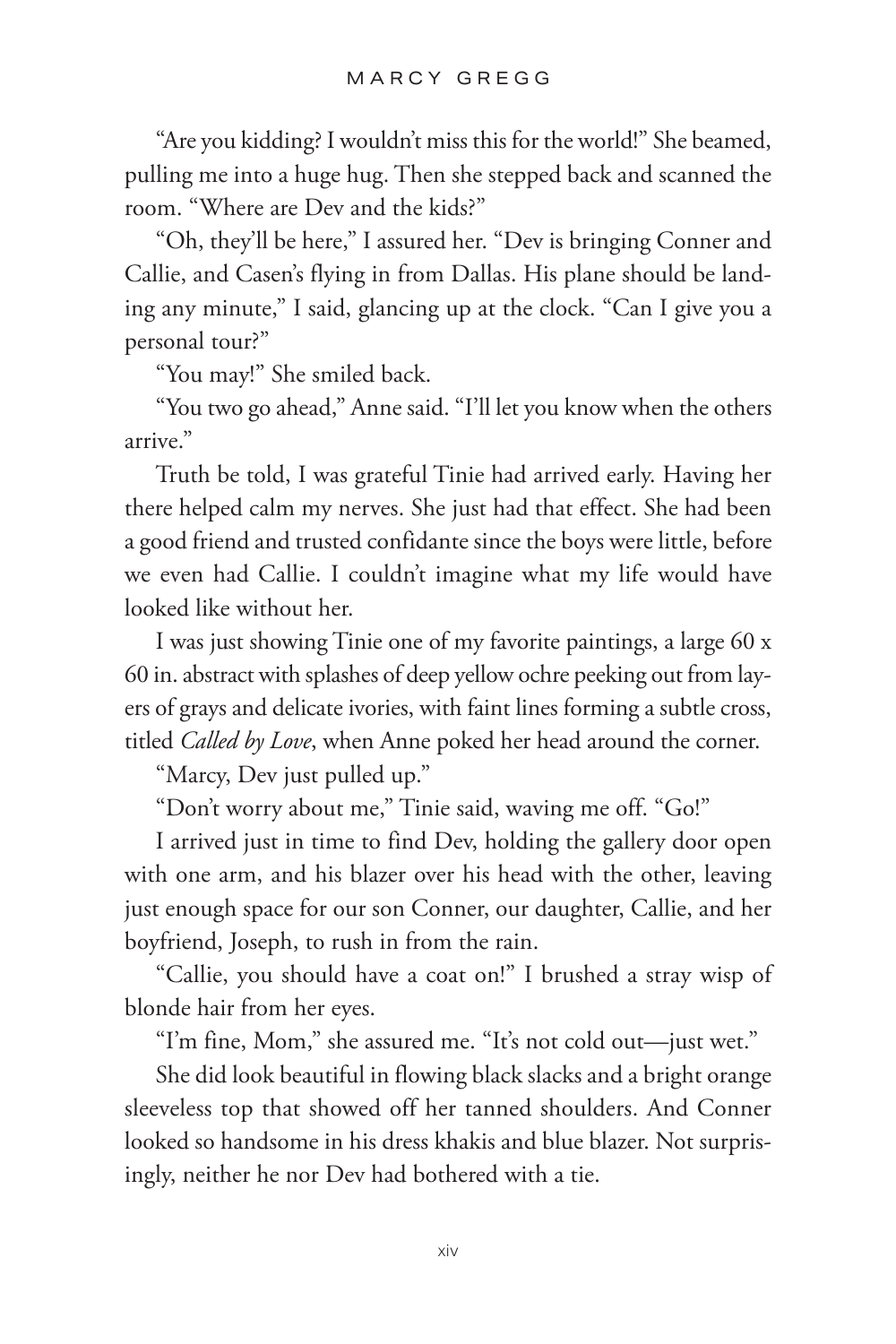#### *Like father, like son.*

Conner leaned down and kissed me on the cheek. "Hey, Mom, congratulations. Everything looks great." He smiled brightly, revealing the trademark dimple I'd always loved.

"Thank you, sweetie."

As the kids made their way into the gallery, I turned to Dev. "I hope Casen and Megan get here on time with this weather."

"I'm sure they'll be fine," he assured me. "How about you? How are you holding up?"

"Nervous. Excited," I said, brushing the wrinkles out of his white button-down shirt.

He smiled at me, his deep-set blue eyes crinkling in the corners. "Don't worry. Everything's going to be okay. I love you."

My breath caught in my chest. He had no idea how much I needed to hear that.

"Can I get you anything?" he asked.

"A Diet Coke?" I suggested.

"You've got it."

By the time he came back, the lightly falling rain had turned into a full-on downpour, just as more cars were lining up outside the entrance. Seeing the concern on my face, Dev handed me my drink and said, "I'll be back." Then, in a brand-new pair of dress shoes, he dashed around puddle after puddle to our car to get a golf umbrella, and one by one, escorted our guests up to the front door, delivering them safe and sound.

"You've got yourself quite a guy there," Anne remarked.

"You have no idea." I smiled absently, watching Dev look after our friends.

Before long, the gallery was alive with chatter. I couldn't believe how many people showed up, and on such a terrible night neighbors, people from church—everywhere I looked, I was met with the smiling faces of people who, over the years, Dev and I had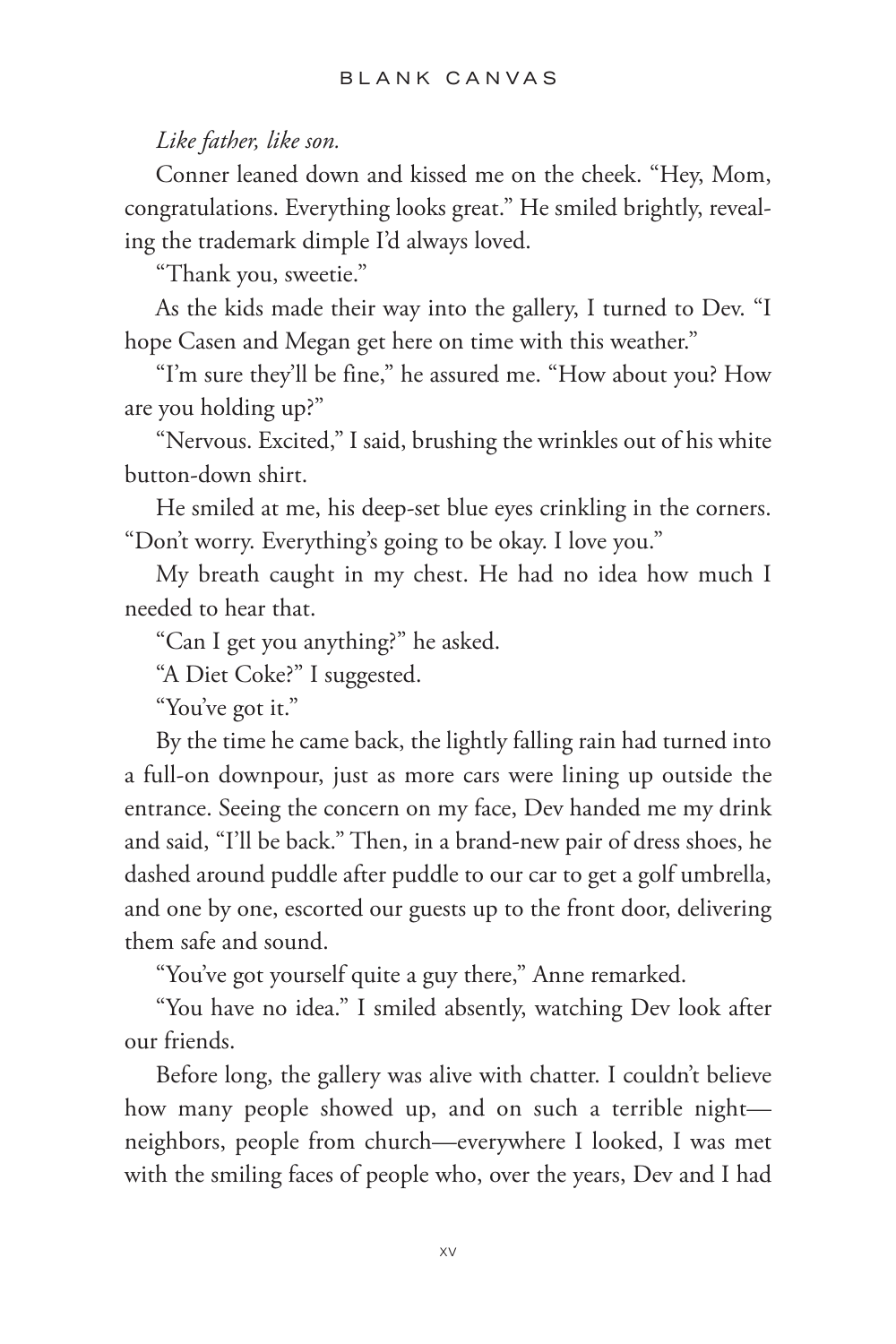come to think of as family. I was completely overwhelmed. Then, from the back of the room, I heard yet another familiar voice.

" $M<sub>om</sub>$ "

I turned toward the door to find our oldest son, Casen, standing next to his girlfriend, Megan. He had the same sandy blond hair mussed off to the side and square-set jaw as his dad. In fact so much of Casen reminded me of Dev.

"Look who we ran into outside." He stepped aside to reveal my mom, my younger sister Ann, and her son, David.

We all exchanged hugs and kisses, then Casen and Megan disappeared into the crowd with David to find Conner and Callie.

"Mom, you look so beautiful." I stood back to admire the bright yellow, black, and white top she was wearing, impeccably set off by a double-strand of pearls and small gold hoop earrings. And as usual, her makeup was perfect. My eyes filled with tears, and I pulled her into another embrace.

"Oh, darling, your daddy would be so proud of you," she whispered.

"I know . . ." I choked back a sob. "I wish he could have seen this."

"I know, darling," she said, rubbing my back. "He would have loved it."

"And I'm sure he'd be thrilled that for once you weren't making a mess of his driveway," Ann joked—a well-timed allusion to my childhood penchant for covering Dad's normally pristine driveway with massive chalk art designs.

I pulled out of Mom's embrace and turned to Ann, who looked positively gorgeous, like a younger version of Mom, with shoulderlength mahogany-colored hair and the most beautiful hazel eyes God ever gifted anyone.

"Marcy, this is beautiful," she beamed, taking in the room.

I could feel the tears forming again. "Well . . . don't just stand there," I urged, anxious to take the focus off of me. "Go take a look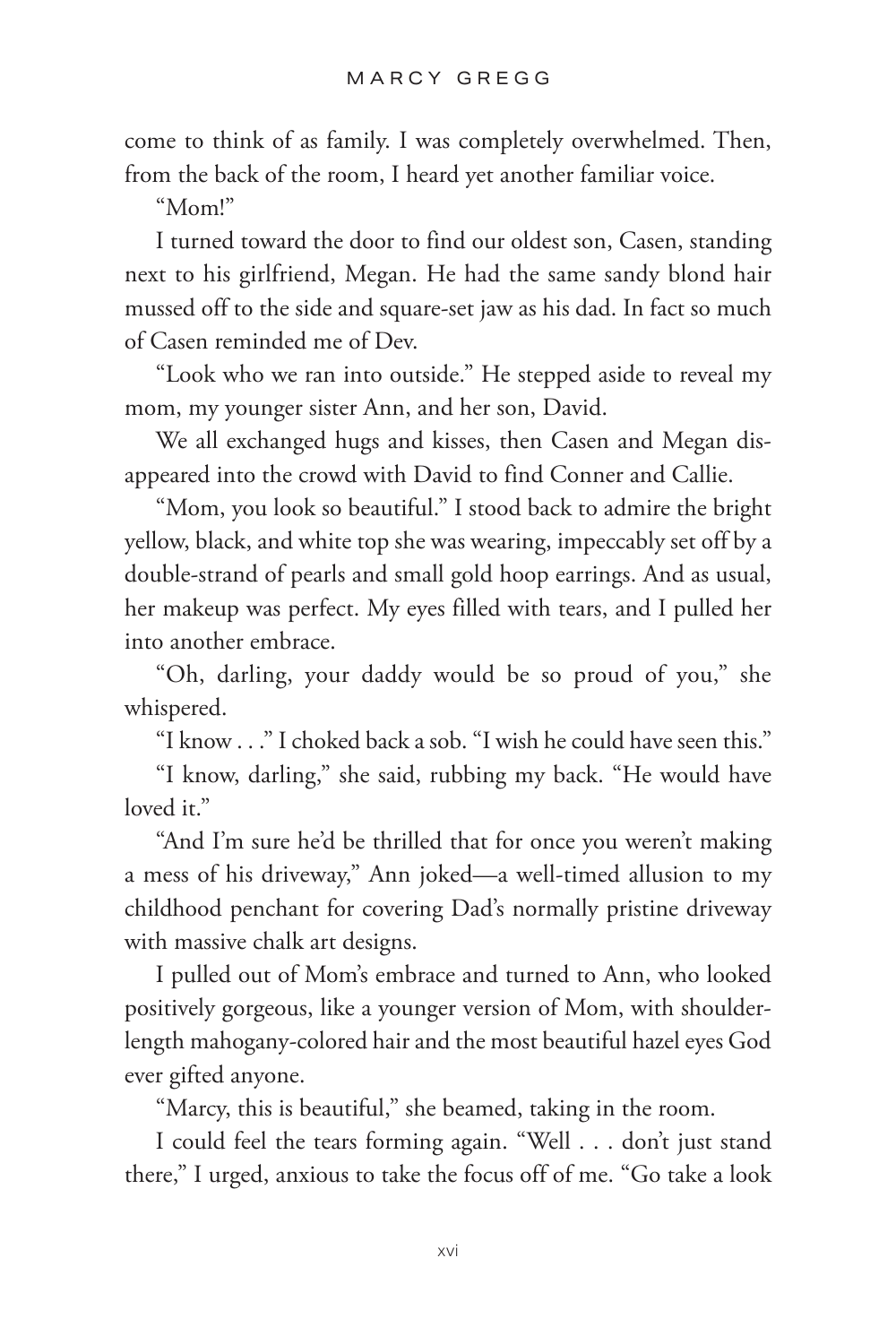around." I shooed them off and took a deep breath, hoping against all hope my waterproof mascara would live up to its name.

As if on cue, as soon as Dev ushered in the last of the guests, the skies cleared, and I wandered throughout the gallery talking, laughing, visiting with friends, and answering questions about my art and the hidden messages behind each picture.

"This is so amazing, Mom!" Callie called out from in front of a light orange and cobalt blue composition that complemented her outfit perfectly.

"Thank you, sweetheart."

"Hey, did you all see Mom's bio?" Conner asked, pointing up at the floor-to-ceiling graphic Anne had placed alongside *Lost and Found*. "It's so cool to see it written out!"

I quickly skimmed the text, though I knew it all by heart. It was so strange to see my entire life encapsulated like that. Even though I had long since come to grips with what had happened to me—to us—twenty-five years ago, I knew it was difficult for others to wrap their heads around it. How could they? Things like that just don't happen. Until they do.

"Good evening," Anne spoke over the crowd, and the lively chatter hushed. "My name is Anne Neilson, and I'd like to welcome you all here tonight to celebrate the first solo show of one of Charlotte's most exciting new artists and my good friend, Marcy Gregg."

I lowered my head as a polite round of applause filled the room. Dev squeezed my hand and winked at me.

"I know many of you here tonight know Marcy and are aware of her story—"she gestured toward the write-up behind her—"but for those of you who aren't . . . well . . ." She smiled knowingly. "You're in for a real treat. Marcy, would you like to come up, please, and say a few words?"

I nodded, gave Dev's hand a final squeeze, and took my place in front of *Lost and Found*, my heart beating like a rabbit. Once my eyes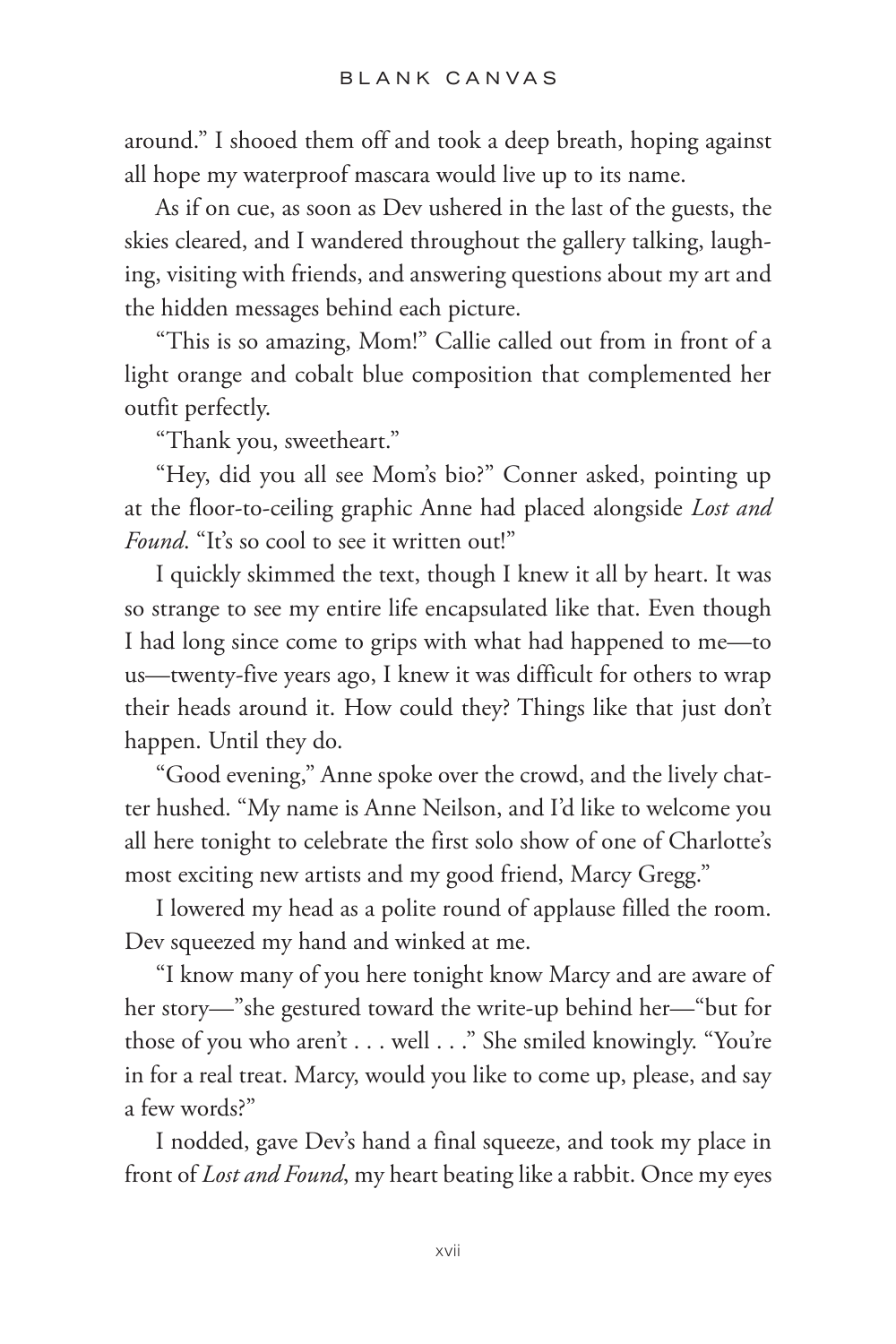swept over the room, however, and I saw all the faces of my family, neighbors, and friends smiling back at me, my heart settled, and I found myself overcome with gratefulness.

"Well, first, I'd like to thank you all so much for coming out on such a terrible night. Seeing all of you gathered here together just means the world to me, and I can assure you, I'll never forget it." A few knowing chuckles echoed throughout the room.

"For those of you who don't know me, my name is Marcy Gregg. I'm sure many of you have already met my husband, Dev, who graciously brought many of you in out of the rain."

Dev smiled sheepishly and waved his hand as a polite smattering of applause and laughter ensued.

"I was born in a small town in East Texas. I went to Southern Methodist University in Dallas, where I majored in art. My freshman year, I met the man who would eventually become my husband." I winked at Dev. "After we got married, I was away from art for years. I worked and then focused on raising my family. We had two little boys." I smiled at Casen and Conner. "Then we moved to Charlotte. And, when I was thirty, I gave birth to a little girl." I met Callie's gaze and she smiled brightly at me.

I took a deep breath. "And that's where my story gets a little  $crazy \ldots$ "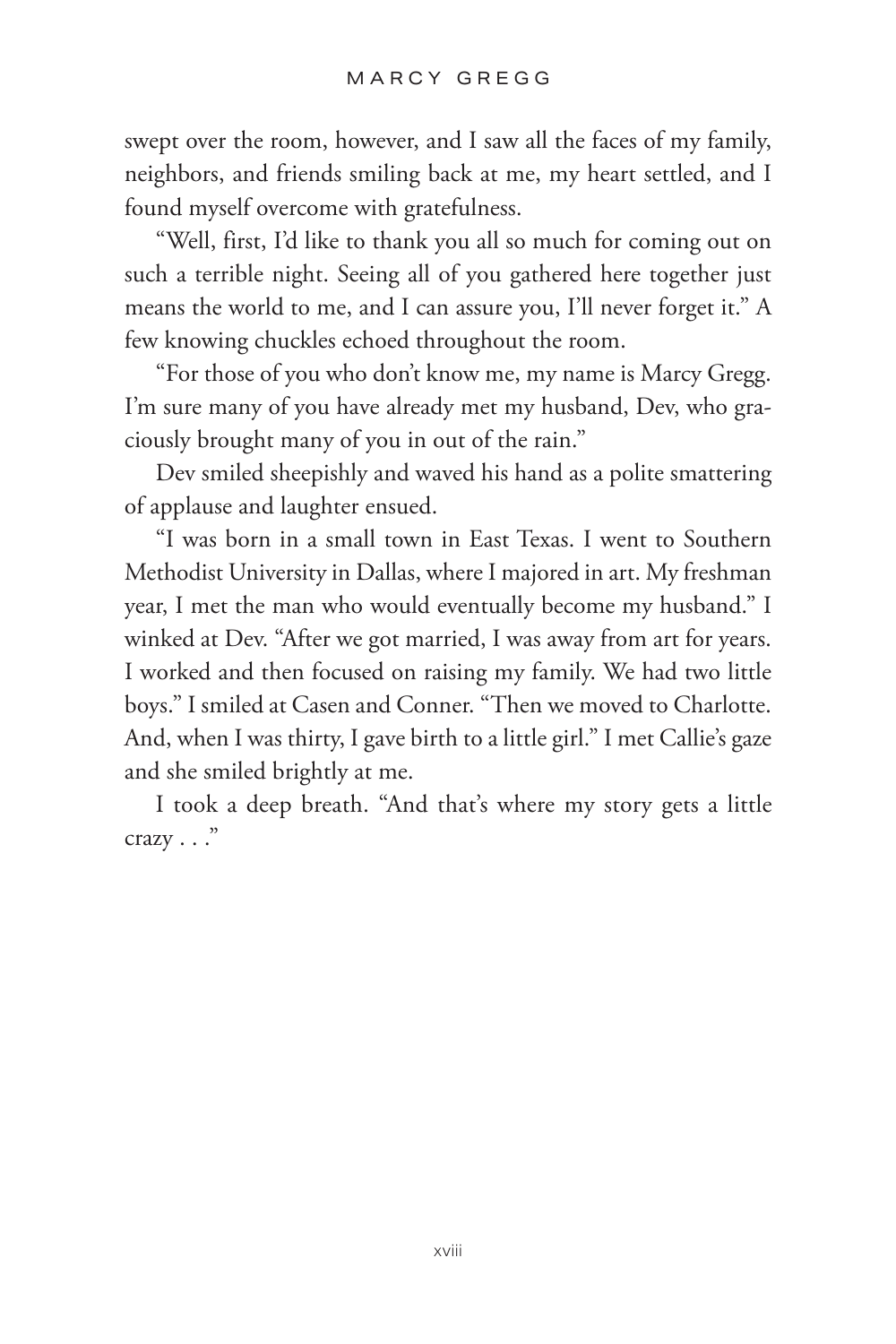<span id="page-17-0"></span>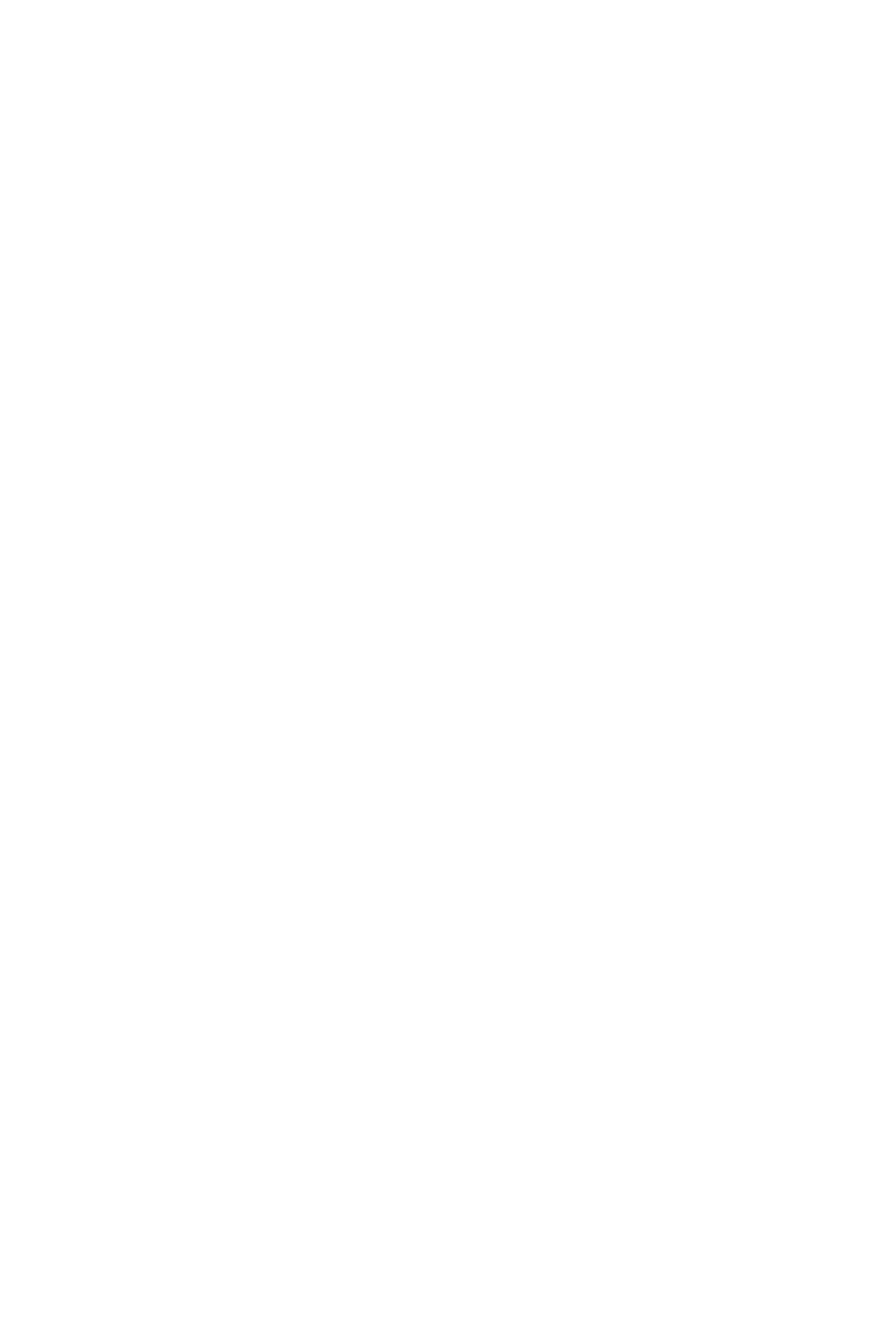# <span id="page-19-0"></span>**CHAPTER 1**  $\begin{array}{c} \hline \end{array}$

#### **MARCH 1990**

I opened my eyes, and pain radiated throughout my neck and skull.

I looked down and strained to focus my eyes. I was lying in a long bed with shiny metal rails. Covered in translucent tubes, my arms lay limp and frail on a heap of crumpled white sheets. My hands looked shriveled and curled into fists. Every limb felt as though it was glued in place.

I tried to raise my head a few inches but was exhausted by the effort.

I looked a couple of inches to the left, then right. A white gauzy curtain reached to the ceiling, and a series of piercing monotonous beeps punctuated the ringing in my ears. I could hear voices in the distance, but it all seemed shrouded in fog.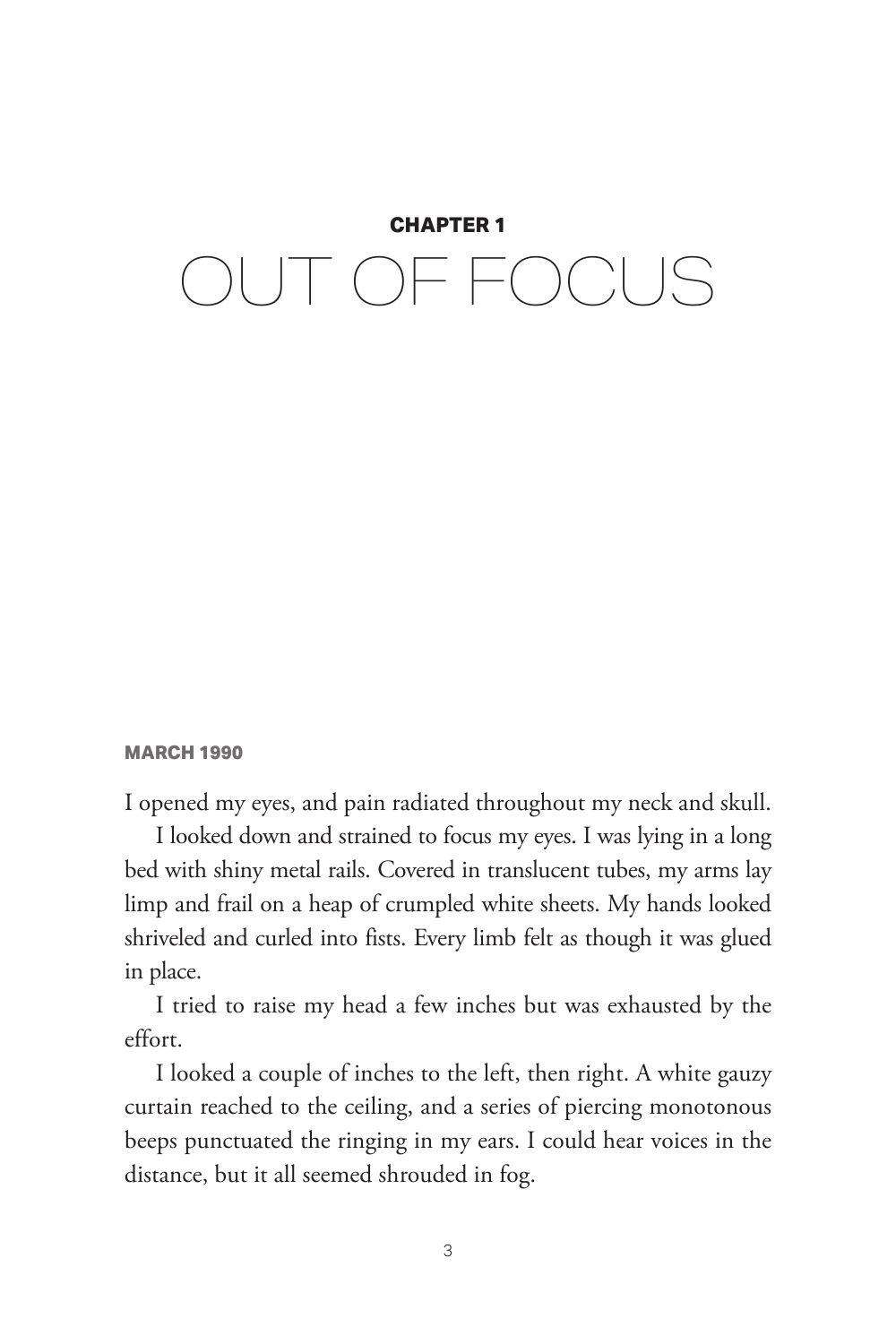I tried to blink the fog away, but nothing came into focus.

*Where am I?*

I closed my eyes, exhausted from my few brief moments of consciousness, and everything went dark.

s

I opened my eyes again, and a light stench of antiseptic combined with a whiff of sweat hit my nostrils, causing my stomach to churn.

The beeping persisted. I looked to the right. A few feet from the bed, a black screen flashed lines and numbers. Beneath it, rows of knobs turned at different angles were attuned to some indiscernible frequency.

I tried to gulp down a breath, but it caught in my chest. It felt as though I had swallowed a beehive.

*Water. I need water.*

I tried to speak, but the words got stuck somewhere between my brain and my lips.

*Can somebody help me, please?*

I looked down and noticed that there were straps around my wrists—circles of Velcro fabric fastened to the sides of the bed like handcuffs. I tried to lift my arms, but the straps held them flat.

I was trapped. My heart quickened.

*I need to get up. Now.*

The pain in my head radiated throughout every limb like red-hot flares every time I tried to move even a few inches.

I was frightened.

I was alone.

Then . . . a familiar face.

*It's a clock!*

It had a white face with black hands and numbers. Plain yet reassuring. Familiar. Only . . .

*What does it say? Why can't I . . . ?*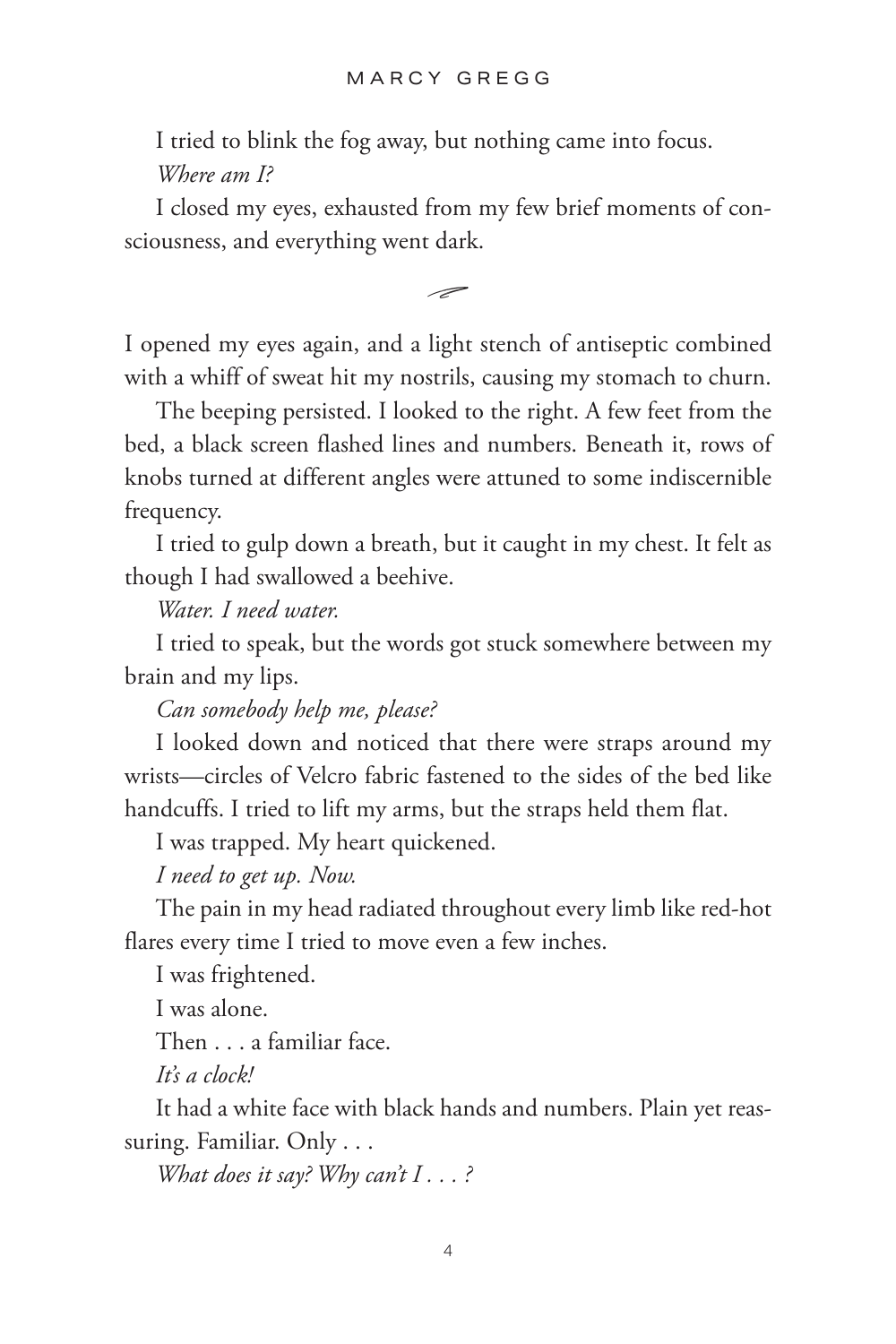I stared at its hands for what felt like hours, but no matter how hard I tried I couldn't get the numbers to focus. And inside that windowless room, there was no way to tell what time it was. It could have been a bright sunny afternoon or the dead of night. Once again, exhausted from the effort, I closed my eyes.

Something jostled me awake. I could hear muffled voices coming from behind the door in the corner of the room, followed by the sound of footsteps and the squeak of rubber on linoleum.

 $\overline{\phantom{a}}$ 

The door opened and two young women came in, murmuring to each other, their voices soft and low. They were wearing blue cotton V-necks and matching pants, their hair pulled back in ponytails. The first woman was carrying a clipboard. The other examined the clear tube coming from the crook of my elbow. Every time she touched it, a wave of pain shot through my arm.

*Water. Please, I need water.*

"Patient's name is Marcy Gregg. Age thirty," the second woman said. "She was recently extubated and woke up this morning." She turned to me and smiled faintly.

"We're so glad to see you doing better, Marcy."

*Marcy?* The name echoed in my mind. It was the strangest sounding name I had ever heard. A discordant note in my ears.

"Are you experiencing any pain?"

I tried to speak, but only a guttural noise came out.

"I'm sure you're glad to have that tube out of your throat."

I searched the woman's eyes for an explanation—some hint of what was going on.

"It probably hurts. You've been on a ventilator for several days." She rolled up my right sleeve. "We need to check your blood pressure, heart rate, and oxygen level, okay, Marcy?"

She wrapped a heavy band around my arm. With every squeeze,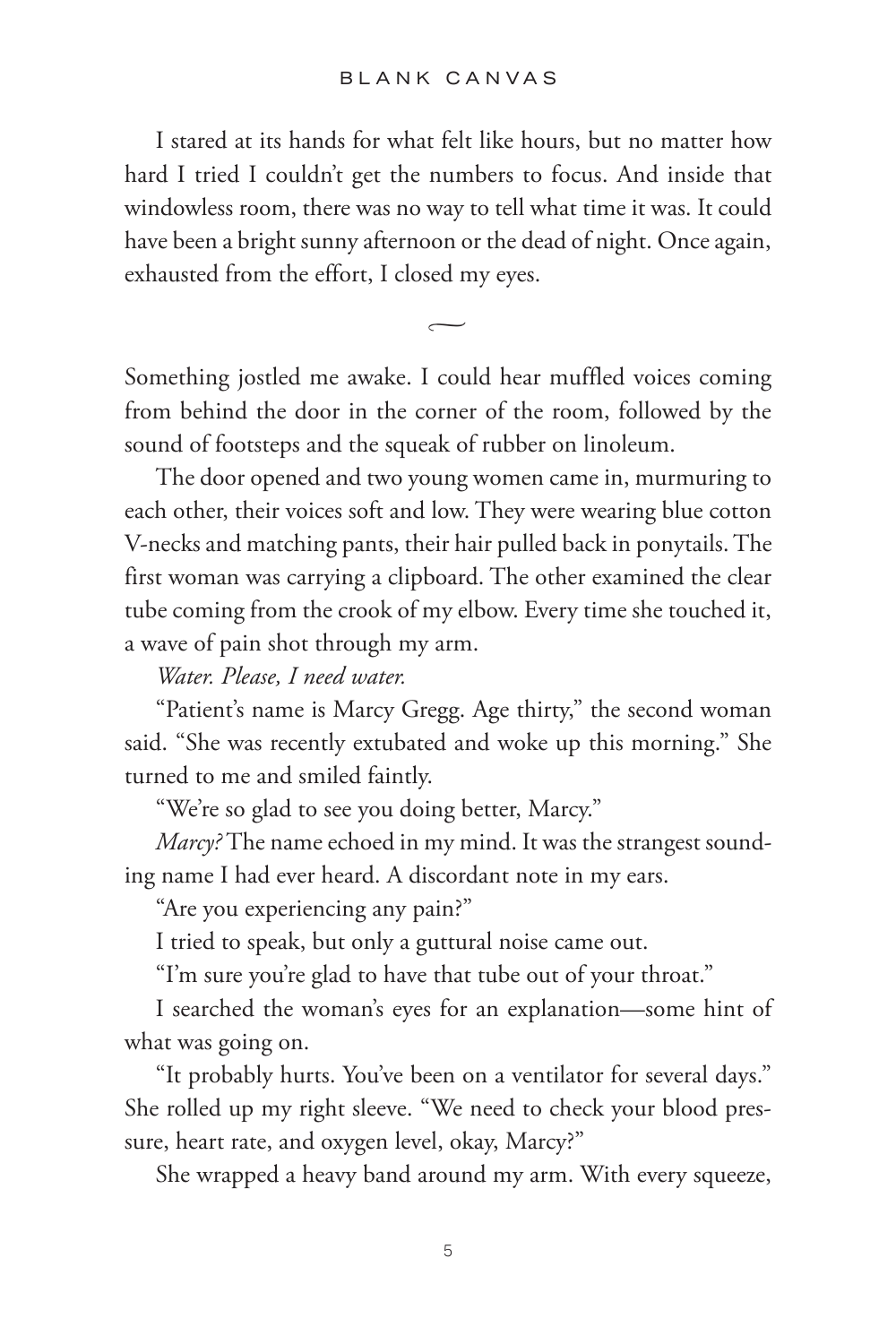the band became tighter until it almost became unbearable. I turned my head and tried to focus on the clock's hands. They moved like molasses.

". . . and we're done. Blood pressure is 129 over 74. Slightly elevated heart rate—106 BPMs." The other woman jotted down more notes. "We're going to up your fluids, Marcy. That will help bring your heart rate down. Just keep taking deep breaths. That's your only job right now. You're doing so much better than a few hours ago."

I tried to do what she said, but every breath hurt.

"Dr. Brawley will come in to check on you too."

 The woman with the clipboard looked up from her notes. "Your husband was here when you woke up, Marcy," she said. "You might not remember. He'll be back soon. He just needed to shower and rest a little."

*Husband?* Panic bubbled to the surface. *But . . . I'm not married.*

"You've been through a lot," she said reassuringly, "but the worst is over. You're going to be okay."

I closed my eyes tight, fighting back tears. I was trapped, alone, in pain. Nothing in my body seemed to be working right—and nothing anyone said made sense.

 $\sim$ 

When my eyes fluttered open again, every inch, from head to toe, felt tender, like I had been churned up in a food processor. I had no idea how long it had been since I first woke.

*I need to get out of this bed.*

I peered up and saw the clock staring back at me. I still couldn't read it—the numbers and hands just would not come into focus. Just then, the door clicked open and the woman with the clipboard poked her head in.

"The doctor is here to see you, Marcy."

An older man wearing bifocals sauntered into the room. A blue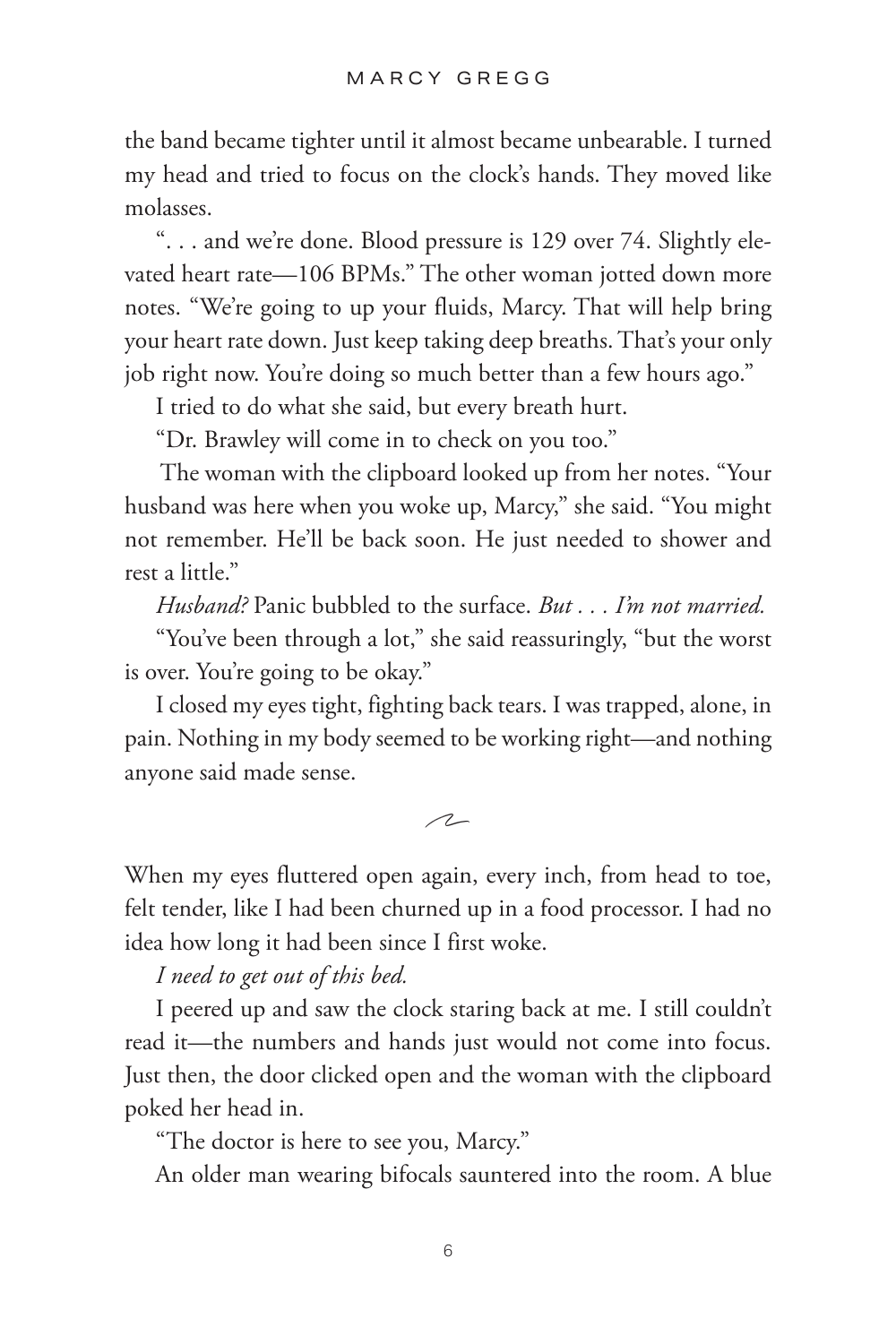collar and red tie peeked out from beneath a sharp white coat that hung to his knees. There was small writing in stitching above the breast pocket.

He walked to the end of the bed. He looked confident, like he was in charge of the place. "Hello, Marcy. It's good to see you finally awake."

*There's that name again.*

"I'm one of the doctors who has been working with you. You wouldn't remember me, but I've been monitoring your progress for several days." He reached down into the pocket of his white coat and pulled out a small black flashlight. "Tilt your head up a bit if you can and look straight ahead."

I strained to hold my neck up.

He moved the flashlight slowly back and forth between my eyes. "Good. Just keep looking straight."

*Is there something wrong with my eyes?* I held my gaze on the clock, the clock that was a blur of grayish numbers.

He clicked the flashlight off, put it back in his coat pocket, and I let my head fall back on the pillow.

"Good. Your pupils are dilating and constricting—that's a good sign."

*But I can't move or talk.*

"And can you move your fingers and toes for me?" the doctor asked.

I looked down at my hands, which were still clenched in fists. With effort, I moved my pointer fingers a few centimeters, then looked down toward my feet. I could see small movements under the sheets.

"Good. Now, you might be a bit confused about how you got here."

I looked at him pleadingly.

"Several days ago, you gave birth to a baby girl."

*What?!* That couldn't be right. There was no way I could have given birth. I wasn't even married.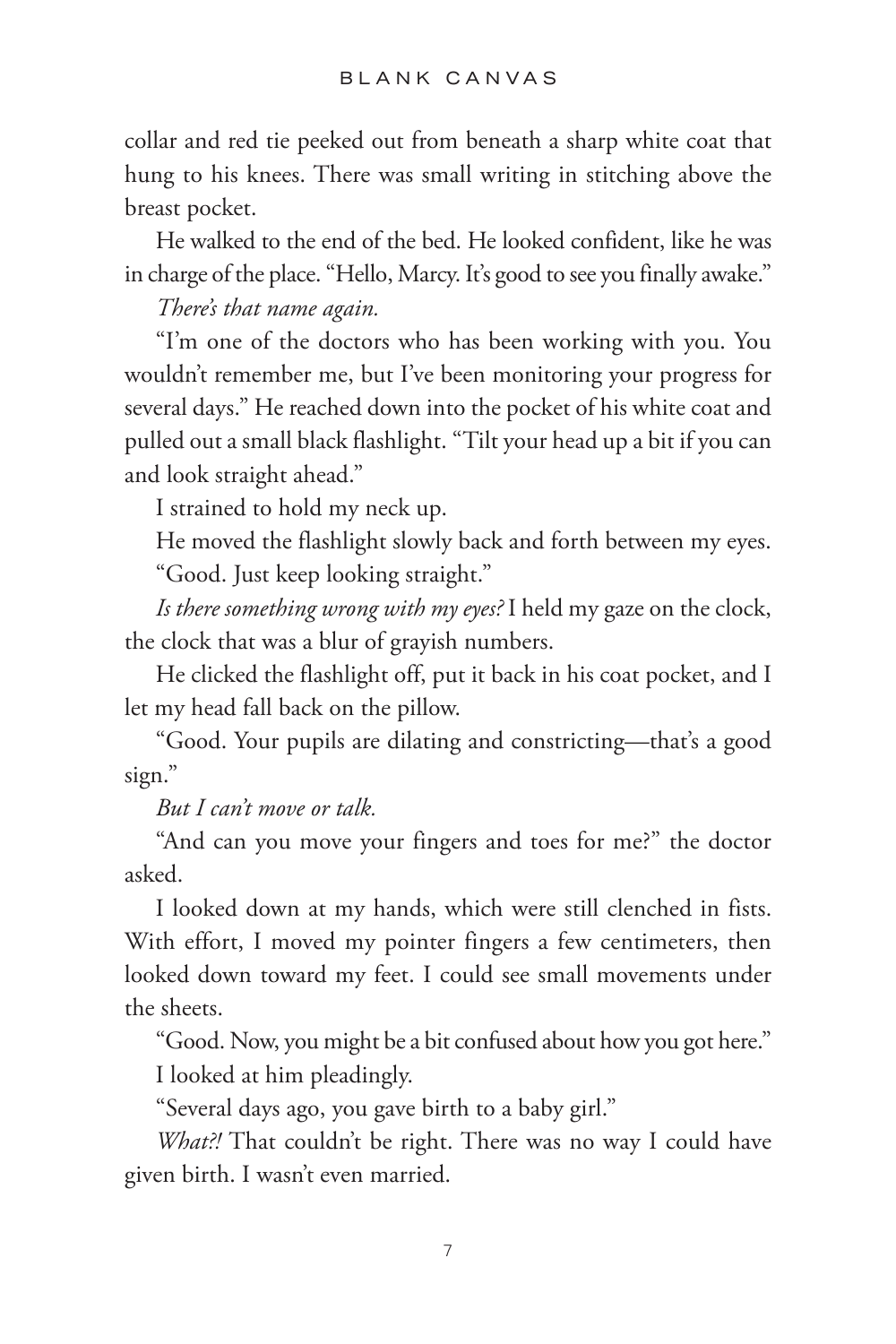"It was a normal delivery. The baby is as healthy as can be. She's being taken care of in the nursery downstairs, but during the delivery, some bacteria got into your bloodstream and infected the membranes in your brain. We believe it was pneumococcal bacterial meningitis *. . .* a severe, potentially fatal brain infection. We did everything we could to intervene, but the infection became so severe that you slipped into a coma."

*Coma.* The word sent a chill down my spine.

"We had to drill a hole in your skull to relieve the pressure in your brain."

*A hole in my skull? Is that why it hurts so bad?*

"I know it sounds alarming," he said calmly, "but it's a normal procedure to relieve swelling on the brain. Nothing out of the ordinary for someone in your situation."

I tried to process what the doctor was saying, but the pain in my head made thinking difficult.

"We've been working day and night to stabilize you. Right now you're probably a little disoriented."

I nodded, and pain shot down my neck.

"But we're going to do all we can to make sure you continue to improve, okay?"

I nodded again, more gently this time.

"Good. I'm just going to ask you a few simple questions. Do you know your name?"

I blinked. Everyone kept calling me Marcy. I rolled the word around in my mind to see if it rang a bell, but nothing about it was familiar. I stared back at the doctor blankly.

He reached up above my head, pulled down a white sheet of paper, and flipped it around so that I could see the big red script on it. I couldn't make out the words. It looked like scribbles.

"Here it is," he said. "See? It says PATIENT GOES BY THE NAME MARCY."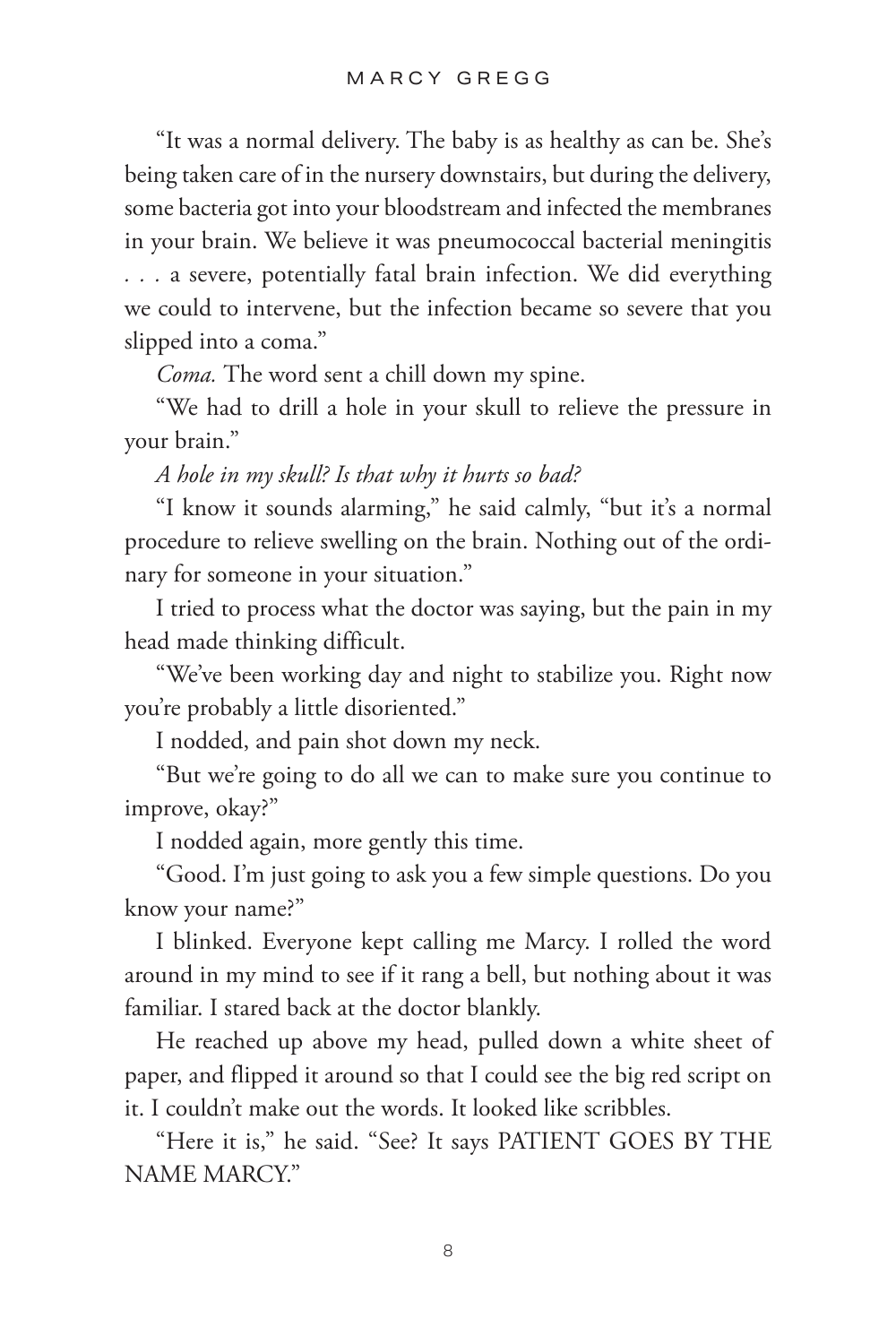Nothing.

"Okay. Can you tell me your date of birth?"

I couldn't even hazard a guess. For some reason 1960 felt right, though why, I couldn't say.

I shook my head.

"That's okay," he smiled reassuringly. "Let me ask another way. Do you know how old you are?"

The last thing I remembered was starting my freshman year of college at Southern Methodist University in Dallas. That meant I must have been . . .

I opened my mouth and croaked out a single word. "Seventeen." The word burned my throat.

The doctor furrowed his brows. "No, Marcy. You're thirty."

*Thirty? That couldn't be right. How could I be thirty?*

"That's enough for now," he said. "Don't worry, Marcy. As the swelling in your brain goes down, things will begin to make more sense. For now, just get some rest. The worst is behind you."

As the doctor left the room, I slumped back even farther into my pillow. *What in the world is happening to me?*